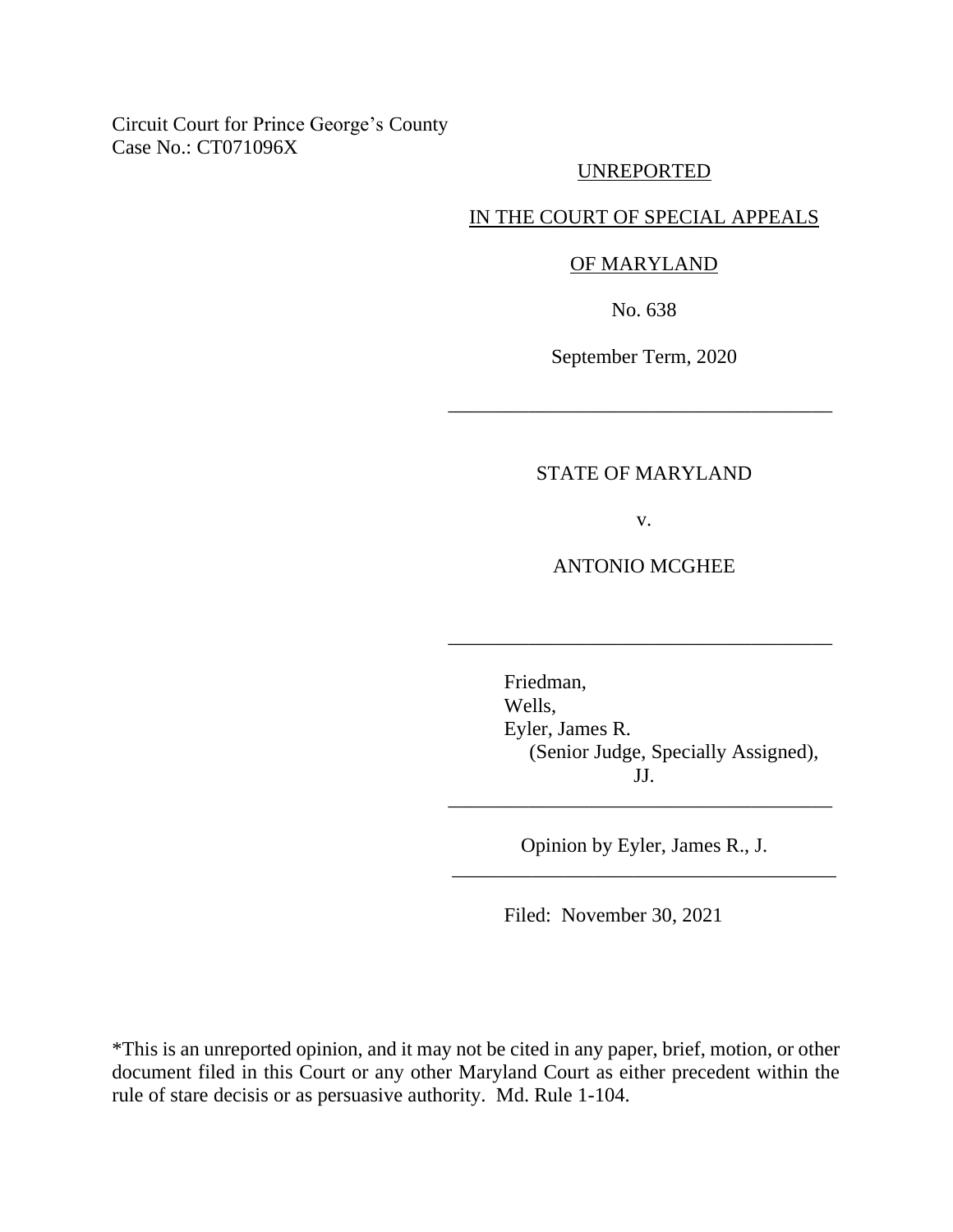Following a December 2007 trial in the Circuit Court for Prince George's County, a jury found Antonio McGhee, appellee, guilty of first-degree murder. On January 8, 2008, the court sentenced appellee to life imprisonment. Appellee appealed to this Court, which affirmed the judgments of the circuit court. *McGhee v. State*, No. 2827, Sept. Term 2007 (filed June 23, 2009).

Thereafter, appellee filed a petition for post-conviction relief under the Maryland Uniform Postconviction Procedure Act, seeking to vacate his convictions. In his petition, appellee alleged two instances in which he had been denied his right to effective assistance of trial counsel: *first*, in failing to object to what has become known as a "CSI effect" voir dire question asked during juror selection; and *second*, for failing to object to missing or incomplete jury instructions.

On June 11, 2020, the post-conviction court, after holding a hearing on the petition, filed a memorandum opinion and order finding both of appellee's claims meritorious and granting post-conviction relief in the form of a new trial. The State then sought leave to appeal from the post-conviction court's judgment in this Court, which we granted.<sup>1</sup> We then transferred the case to our regular appellate docket. *State v. McGhee*, CSA-ALA-0473-2020.

In this appeal, the State of Maryland, appellant, raises two issues, which we have

<sup>&</sup>lt;sup>1</sup> In his petition for post-conviction relief, appellee also raised a claim that he had been denied his right to effective assistance of appellate counsel for not raising a preserved issue on direct appeal of his conviction. Because the post-conviction court declined to grant appellee relief on that issue, the propriety of that ruling was not contained in the State's application for leave to appeal; therefore, it is not before us.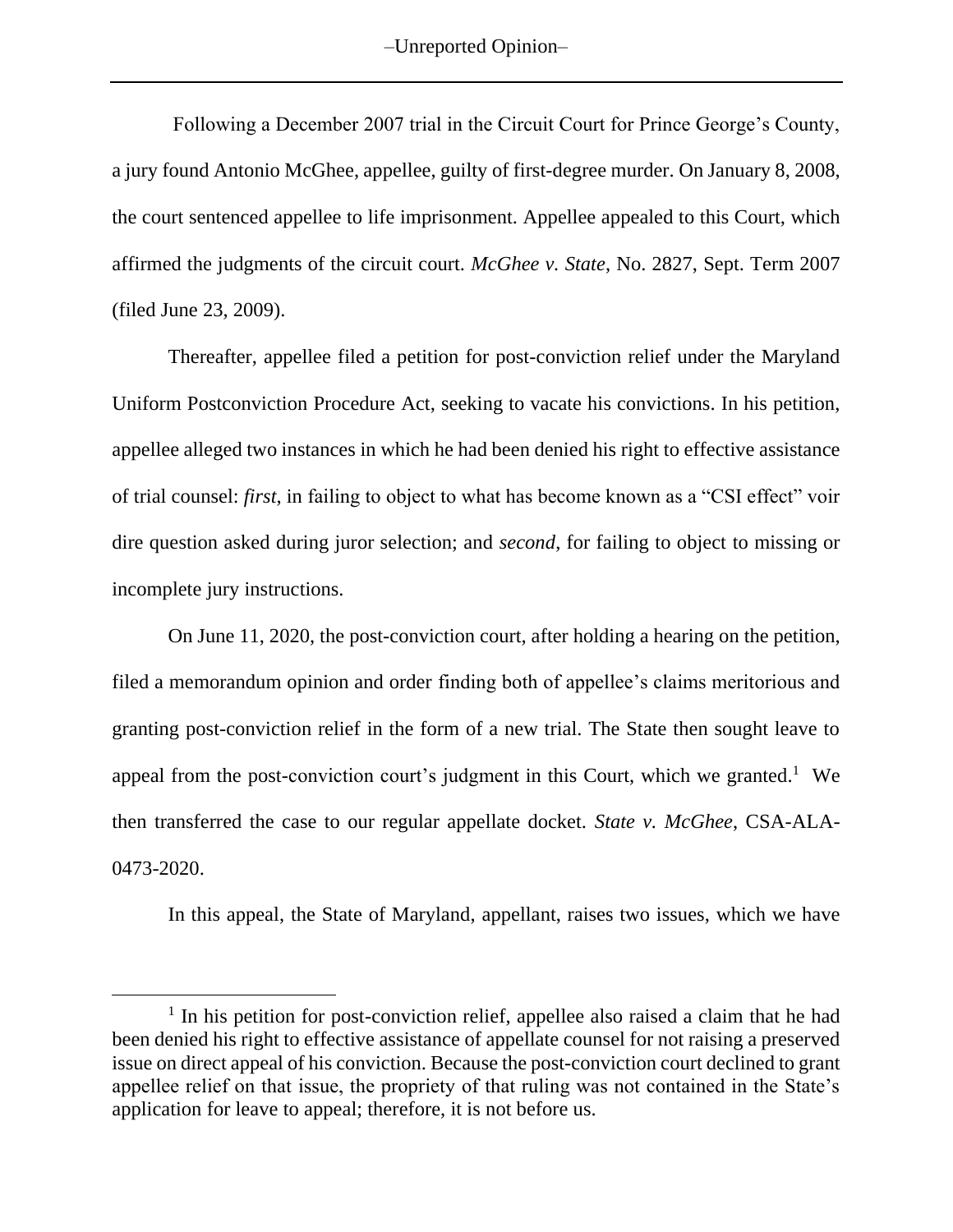rephrased:

- 1. Did the post-conviction court err in concluding that appellee was denied his right to effective assistance of trial counsel when his trial counsel failed to object when the trial court asked a "CSI-effect" voir dire question during jury selection?
- 2. Did the post-conviction court err in concluding that appellee was denied his right to effective assistance of trial counsel when his trial counsel failed to object to missing or incomplete jury instructions?

For the reasons set forth below, we answer these questions in the affirmative, and therefore, we shall reverse the judgment of the circuit court.

# **FACTUAL BACKGROUND**

On the evening of March 17, 2007, Keith Dreher, the victim, was shot and killed by a single sawed-off shotgun blast to the head while standing outside of a pizzeria smoking a cigarette.

Jerrone Joyner (Jerrone<sup>2</sup>), who, at the time of the shooting was the assistant manager of the pizzeria, testified at trial that he was outside smoking a cigarette with the victim when he heard a "chit chit," which sounded to him like a gun. He looked up, saw what appeared to him to be a "sawed off," and heard someone say "empty your pockets." Jerrone testified that he then slowly walked back inside. Although he acknowledged that he described the shooter to the police as between five feet seven to five feet nine inches tall, wearing a black coat and blue jeans, dark skinned, with perhaps a goatee, he testified that he did not, and could not, identify him. He also testified that he did not remember telling the police that he saw appellee and the victim inside the pizzeria on the night of the

<sup>&</sup>lt;sup>2</sup> We refer to some of the witnesses by their first names for clarity.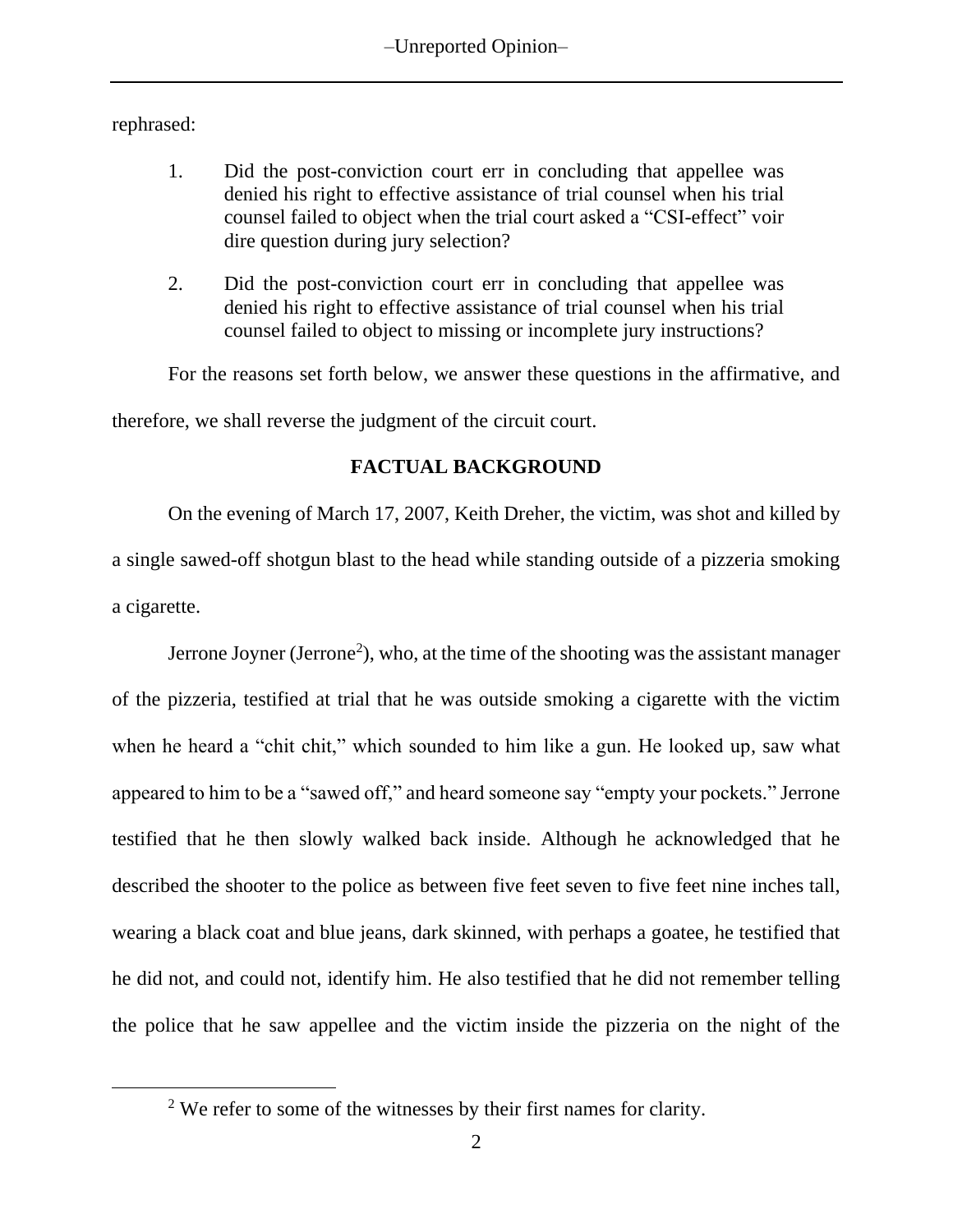shooting.

Detective Paul Dougherty testified at trial that he took a statement from Jerrone on the day of the shooting. In that statement, which Jerrone signed, Jerrone said that both the victim and appellee were in the restaurant for approximately 20 minutes prior to the shooting. In addition, the detective testified that Jerrone told him that, if the police could show him a photograph of the shooter, "he would guarantee" that he could identify him.

Demetrius Young (Young) testified that he went to the pizzeria on the night of the shooting to meet Shamell Joyner (Shamell) to go to a party. He said that he saw appellee, who he knew as "Dip," ask the victim for a cigarette, who said "he ain't had none." The victim then left the pizzeria and "Dip" followed him. About two minutes later, Young heard what he believed to be a gunshot.

Shamell was at work making pizzas at the time of the shooting. He testified that he saw appellee, who he also knew as "Dip," in the pizzeria that night. He heard an argument in the pizzeria and testified that a "gunshot went off[, w]e turned around, saw there was blood[, t]hat's all I know." Four days after the shooting, on March 21, 2007, Shamell accompanied Detective Michael Delaney to an elementary school and pointed out "Dip" to the detective.

Several other police officers responded to the elementary school at Detective Delaney's request for assistance in apprehending appellee. When two plain-clothes police officers with their badges around their necks identified themselves to appellee and his companion, and asked them to talk, appellee ran. The police officers radioed this information to Detective Delaney.

3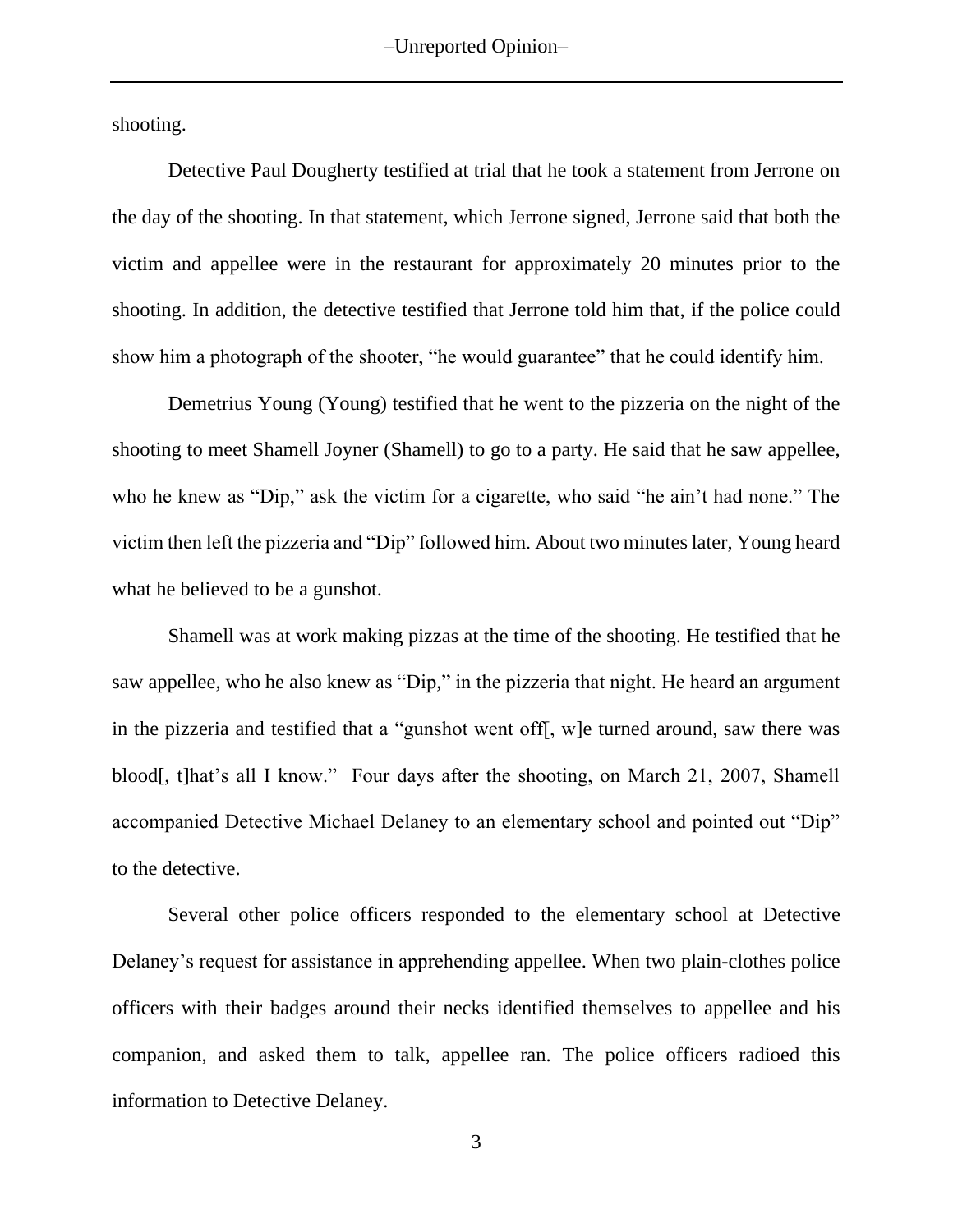-Unreported Opinion-

Detective Wayne Martin overheard on the radio that appellee had fled and testified that he gave chase when he saw appellee running. He also said that he saw a gun protruding from appellee's clothing. When appellee was eventually apprehended and searched, there was no gun. The police searched the area and found a sawed-off shotgun on the ground in a wooded area behind the elementary school where appellee had been seen running. Detective Martin testified that the shotgun "appeared to be the same gun" that he had seen protruding from appellee's clothing.

Susan Lee, a firearms examiner, testified that the firearm recovered by the police, a bolt-action 20-gauge shotgun, was operable. The shotgun had two unspent shells in its magazine. She explained that she took apart the unspent shells to examine the shot pellets and wadding. In her opinion, the wadding and shot pellets recovered from the victim's head during an autopsy were consistent in their design and construction with the wadding and shot pellets she found inside the shotgun shells that she disassembled. Moreover, the wadding recovered from the autopsy was consistent with 20-gauge wadding. Because no fired shells were found at the scene of the shooting, the firearms examiner could not positively state that the shotgun recovered by police after they chased appellee was the one used in the shooting.

After appellee was arrested, the police photographed him and created a photographic array. A month after the shooting, on April 17, 2007, police detectives showed the photographic array to Jerrone who selected appellee's photograph and, according to Detective Andre Brooks, said "I'm a hundred percent that's the one who shot the victim." Detective Delaney said that, before selecting appellee's photograph, Jerrone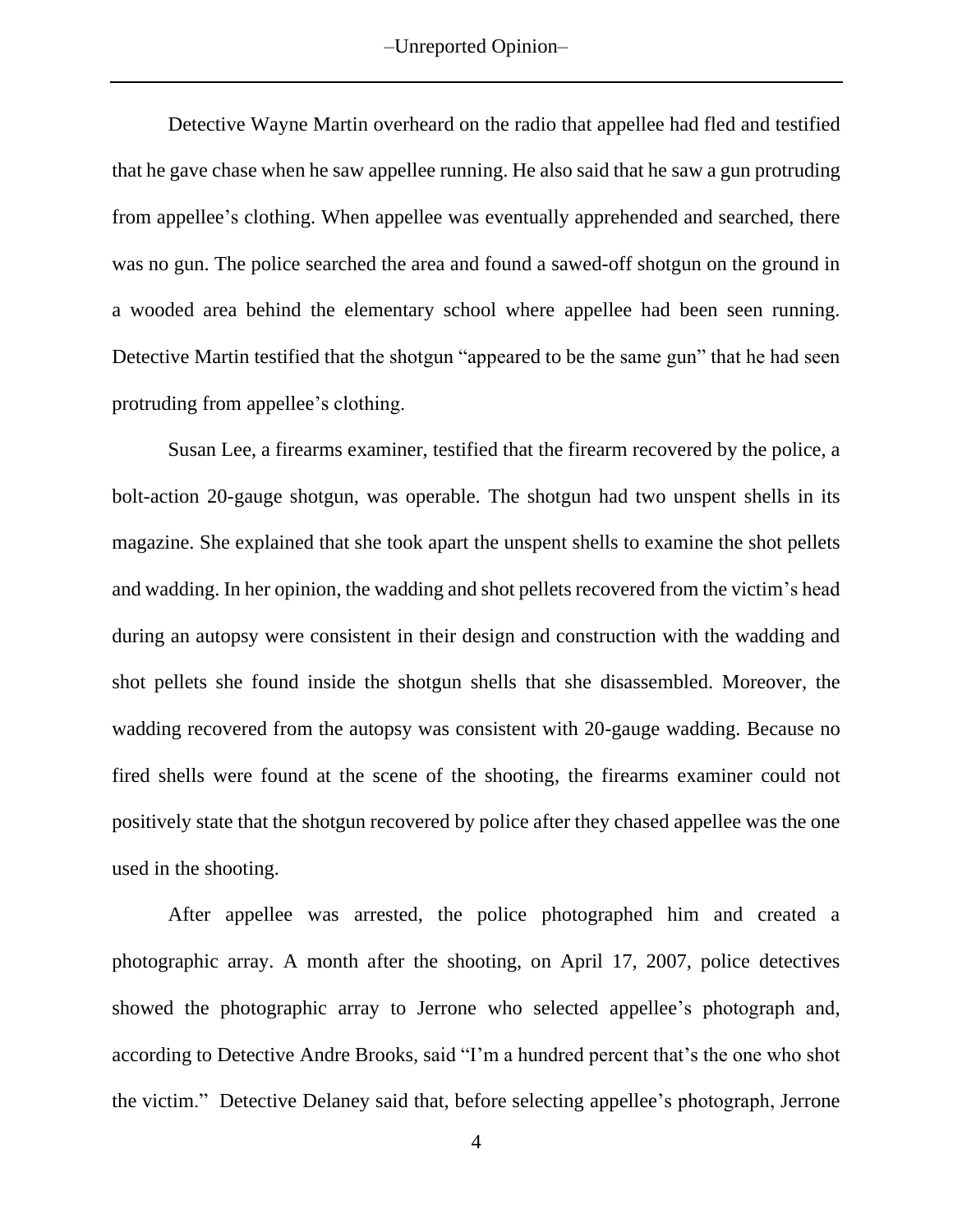asked "was that the guy," to which the Detective responded, "I couldn't tell you that. I wasn't there." Then Jerrone said "that's him[, t]hat's the guy that did it." At trial, Jerrone testified that he only selected appellee's photograph because appellee was the only person in the array that he did not recognize. He also testified that he never told the police that appellee was the shooter. In fact, Jerrone testified that he "never seen nobody shoot nobody."

Detective Delaney testified that, on April 5, 2007, he, along with another police detective, visited appellee in the detention center to execute a court ordered DNA search warrant on appellee. After Detective Delaney asked appellee whether he had an attorney, appellee responded that he believed that his family had retained an attorney, but he thought "they would be wasting their money because [the police] got the pump."<sup>3</sup> Detective Delaney testified that he believed that the "pump" was a reference to the sawed-off shotgun that the police recovered after the chase that resulted in appellee's arrest.

The State also presented evidence that the shotgun had been inspected for fingerprints and DNA. Mark Danus, a forensic analyst, testified at trial that there was not enough DNA on the shotgun to do a genetic profile, and Mertina Davis, a fingerprint specialist, testified at trial that the fingerprints recovered from the shotgun were not usable.

Dayontae Duncan (Duncan) testified for the defense that he knew appellee from the

<sup>3</sup> This statement of appellee was suppressed prior to trial because of a *Miranda* violation. However, after appellee testified inconsistently with the statement on direct examination, the State called the detective as a rebuttal witness to testify to appellee's prior statement to impeach appellee's credibility. A statement obtained by a *Miranda* violation may be used as impeachment evidence. *Harris v. New York*, 401 U.S. 222 (1971).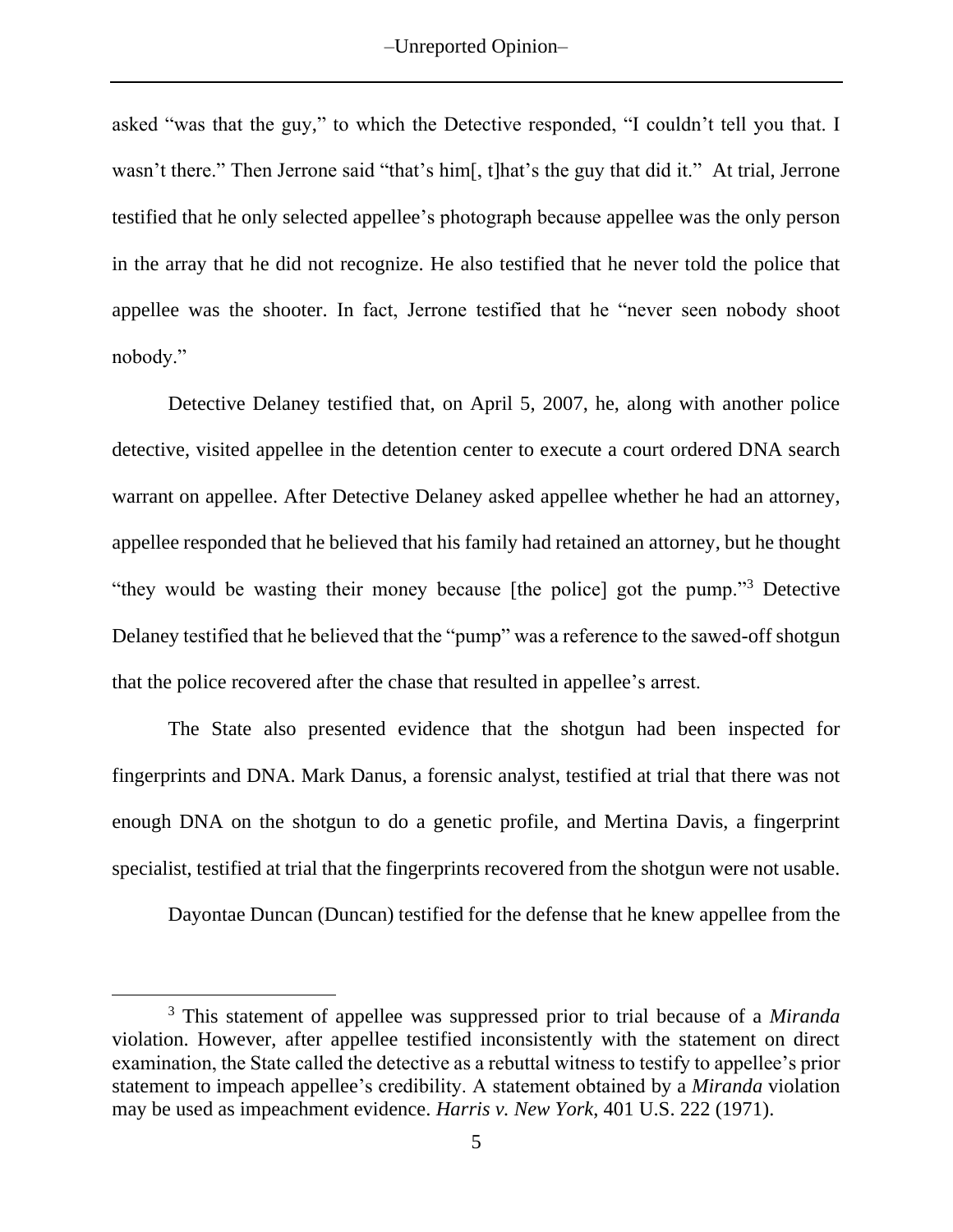-Unreported Opinion-

neighborhood and was with appellee on the night of the shooting. According to Duncan, he met appellee and several others at a party around 7:45 p.m. on March 17, 2007. The group remained at the party for approximately two and a half hours. Appellee then accompanied Duncan back to Duncan's house where the two went to bed. Duncan testified that appellee went to bed early because he had a toothache. On cross-examination, Duncan testified that his brother had called him the day after the shooting and reported that appellee had been "apprehended with a gun." He also testified that he was not asked to be an alibi witness until seven months after the shooting.

Appellee testified in his own defense that, on the evening of the shooting, he was playing basketball with friends when someone called one of his friends and told him about a party. The group then met Duncan at the party a little before 8 p.m. where they "chilled … for a little while, ate some food and then … left." Appellee testified that he went to Duncan's house after the party. Regarding his arrest a few days later, appellee testified that he did not have a gun on him when he ran from the police. In addition he said that he ran from the police "[b]ecause recently in the past times around the neighborhood, the police have been coming around our neighborhood harassing young dudes because of the colors we wear, and I had on blue that day[,] I guess they think we are in gangs." On crossexamination, however, he testified that he ran from the police because he did not know who they were at first, did not see their badges hanging around their necks, and did not hear them announce themselves as police officers. He denied making any statement to the effect that his family was wasting its money on a lawyer because the police had the "pump." Lastly, appellee denied going to the pizzeria where the shooting took place on March 17,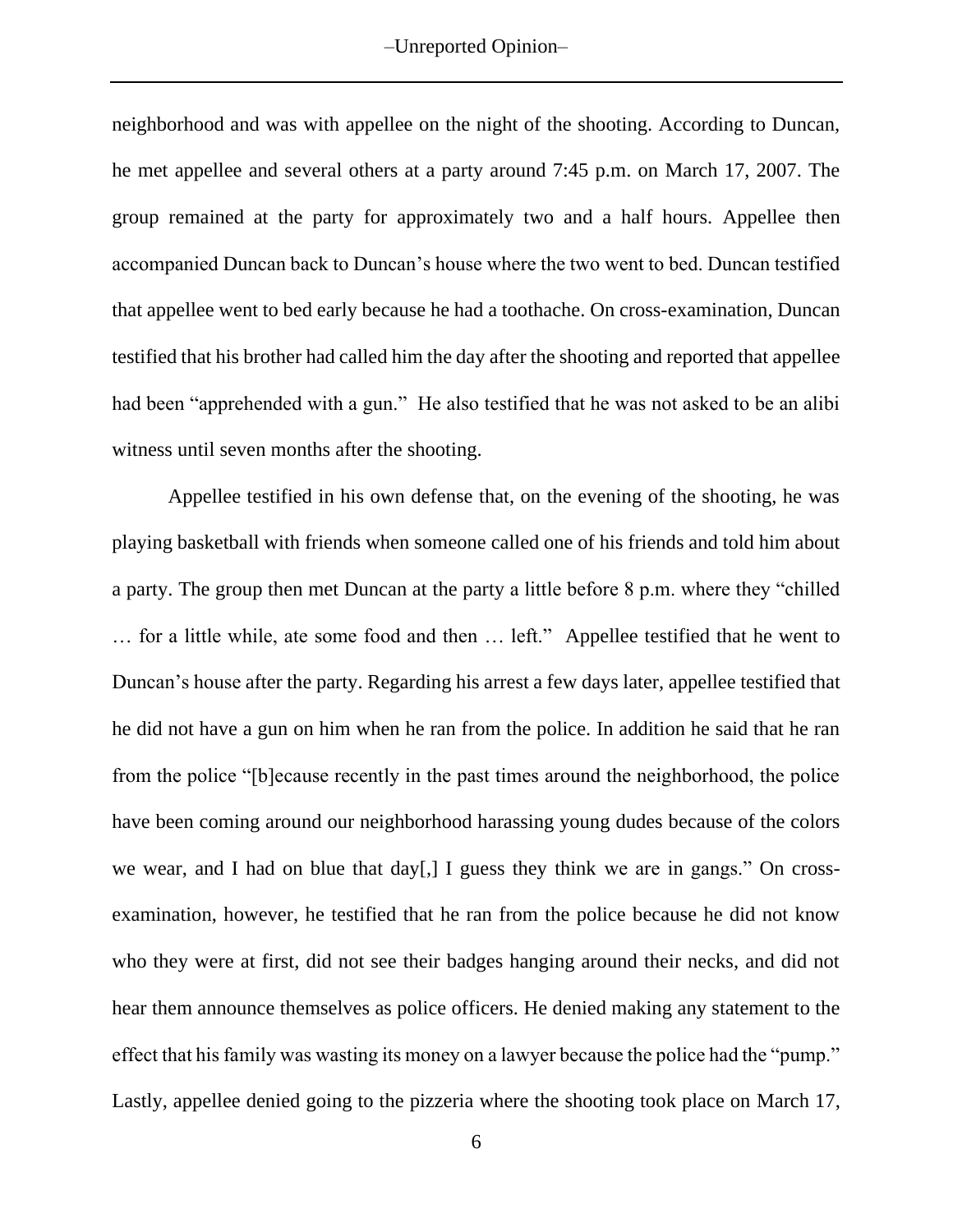2007.

# **DISCUSSION**

In *State v. Smith*, 223 Md. App. 16, 26–27 (2015), this Court set forth the applicable

standard for reviewing claims of ineffective assistance of counsel on appeal from a grant

of post-conviction relief:

The Sixth Amendment to the United States Constitution guarantees all criminal defendants the right to the assistance of counsel. *Strickland v. Washington*, 466 U.S. 668, 684–85 (1984). Both the United States Supreme Court and the Court of Appeals have recognized that "the right to counsel is the right to the effective assistance of counsel." *McMann v. Richardson*, 397 U.S. 759, 771 n. 14 (1970); *Mosley v. State*, 378 Md. 548, 557 (2003). In order to prevail on a claim of ineffective assistance of counsel, a defendant must establish that trial counsel's performance was constitutionally deficient and that the deficient performance prejudiced the defense. *Strickland*, 466 U.S. at 687; *Mosley*, 378 Md. at 557.

In discerning whether counsel's performance was deficient, we start with the presumption that he or she "rendered adequate assistance and made all significant decisions in the exercise of reasonable professional judgment." *Strickland*, 466 U.S. at 690; *Bowers v. State*, 320 Md. 416, 421 (1990). Our review of counsel's performance is "highly deferential." *Kulbicki v. State*, 440 Md. 33, 46 (2014). We look to whether counsel's "representation fell below an objective standard of reasonableness." *Harris v. State*, 303 Md. 685, 697 (1985). We assess reasonableness as of "the time of counsel's conduct." *Strickland*, 466 U.S. at 690.

To satisfy the prejudice prong of *Strickland*, a defendant must show that "there is a reasonable probability that, but for counsel's unprofessional errors, the result of the proceeding would have been different. A reasonable probability is a probability sufficient to undermine confidence in the outcome." *Id*. at 694. The ultimate inquiry is whether "'counsel's errors were so serious as to deprive [the petitioner] of a fair trial, a trial whose result is reliable.'" *Oken v. State*, 343 Md. 256, 284 (1996) (quoting *Strickland*, 466 U.S. at 687).

Determinations by the post-conviction court regarding ineffective assistance of counsel claims are mixed questions of law and fact. *State v. Purvey*, 129 Md. App. 1, 10 (1999). We will not disturb the factual findings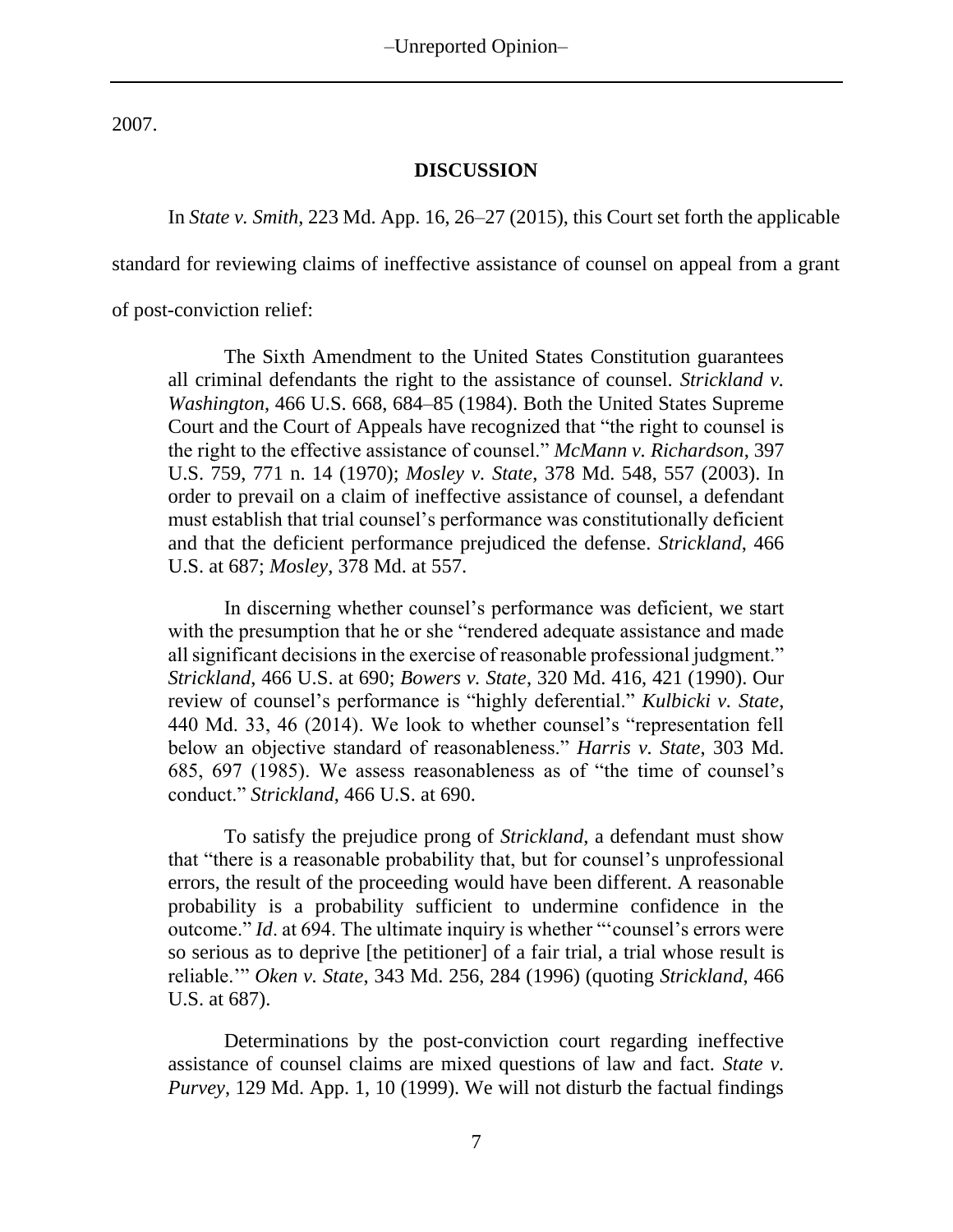of the post-conviction court unless they are clearly erroneous. *Evans v. State*, 151 Md. App. 365, 374 (2003); *State v. Jones*, 138 Md. App. 178, 209 (2001). We will make our own independent analysis, however, based on our own judgment and application of the law to the facts, of whether the State violated a Sixth Amendment right. *Jones*, 138 Md. App. at 209. Absent clear error, we defer to the post-conviction court's historical findings, but we conduct our own review of the application of the law to the defendant's claim of ineffective assistance of counsel. *Evans*, 151 Md. App. at 374 (citing *Cirincione v. State*, 119 Md. App. 471, 485 (1998)).

Thus, to prevail on a claim of ineffective assistance of counsel, a convicted defendant must show both that counsel's performance was deficient and that prejudice resulted.

**I.**

On the first day of appellee's December 2007 trial, during jury selection, the trial court asked, without objection, the following voir dire question:

Does any member of this panel believe that the State has got to present fingerprint evidence, DNA, blood sample evidence, ballistic evidence, any scientific evidence in order to convince you of the defendant's guilt? In other words, do you think the State has a requirement to do that in all cases?

Such voir dire questions have been referred to as "CSI effect" questions and have

been rejected by this Court and the Court of Appeals.

In *State v. Armstead*, 235 Md. App. 392 (2018), in a petition for post-conviction relief, the defendant claimed that he was denied his right to effective assistance of counsel when his trial counsel failed to object to a "CSI effect" voir dire question propounded during his trial. The post-conviction court granted Armstead relief. This Court reversed the post-conviction court's grant of relief because it determined that Armstead had not established that prevailing professional norms required his trial counsel to object to the voir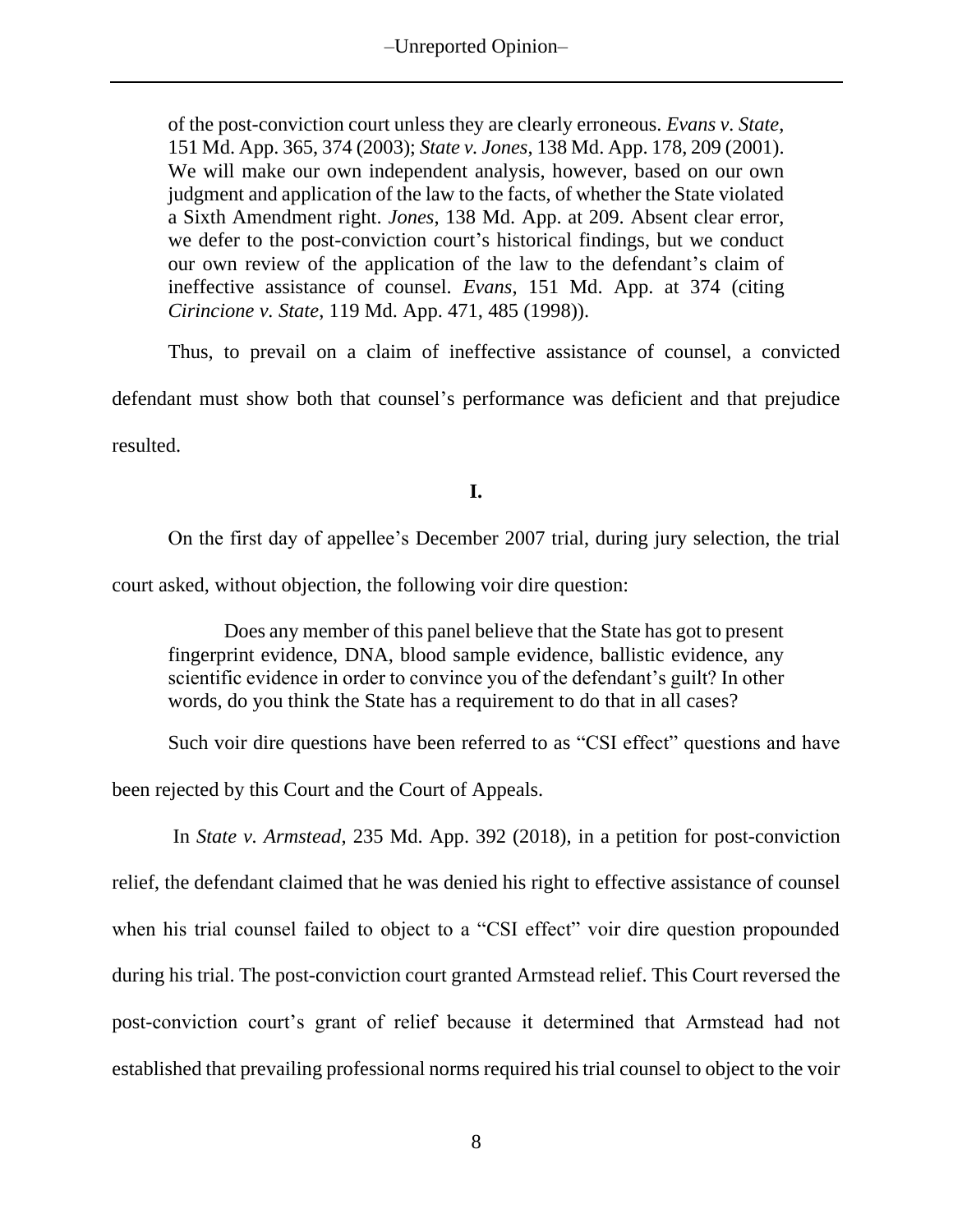dire question at the time of his March 2009 trial. *Id*. at 424-25.

In *Armstead* we recounted the history of the appellate decisions discussing the "CSI

effect," as follows:

A CSI effect jury message received its initial reported appellate analysis in Maryland in *Evans v. State*, 174 Md. App. 549 (2007), which involved a *jury instruction*. It re-surfaced next in the context of a *voir dire question* in *Drake & Charles v. State*, 186 Md. App. 570 (2009), *rev'd sub nom*. *Charles & Drake v. State*, 414 Md. 726 (2010). Since then, the implications of CSI effect jury messages have tasked repeatedly both of our appellate courts to consider the potential for prejudice on the minds of jurors.

As relevant to this appeal, *Stabb* [*v. State*, 423 Md. 454, 472 (2011)] and *Atkins* [*v. State*, 421 Md. 434 (2011)] (the present day standard-setters) make clear, based on the "inconclusive state of the scholarly legal and/or scientific research taken as a whole," that Maryland disapproves of preemptive anti-CSI messages to the venire or the empaneled jury. *Stabb*, 423 Md. at 473 (to the extent that such an instruction is requested, its use ought to be confined to situations where it responds to correct pre-existing overreaches by the defense, i.e., a curative instruction. The Court of Appeals may revisit the appropriateness of CSI messages when tailoring an "appropriate response through *voir dire* questions and/or jury instruction" when a demonstration of scholarly research has become more abundant); *State v. Stringfellow*, 425 Md. 461, 473–74 n. 4 (2012) ("*Stabb* and *Atkins* discuss when it may be permissible for courts to *pose a voir dire question* or a jury instruction to counter what has been referred to popularly as the 'anti-CSI effect.' Suffice it to say; these cases hold that it is erroneous to pose such a question or instruction as a pre-emptive measure." (emphasis added)). There must be, at minimum, some form of relevant misstatement(s) of law or conduct by counsel for the court to issue an appropriate and curative CSI effect jury instruction or similar anticipatory grounds to ask a *voir dire* question. *See Hall v. State*, 437 Md. 534, 540–41 (2014). Moreover, counsel's mere reference to, or argument regarding (or announced intent to argue), the absence or insufficiency of the State's scientific evidence to meet its burden of proof to convict a criminal defendant does not warrant automatically the court's issuance of a CSI message. *See Robinson v. State*, 436 Md. 560, 580 (2014).

*Stabb*, "with a [clairvoyant] nod to the future," noted that there might be situations where CSI effect messages may be appropriate. *Stabb*, 423 Md. at 473. When those situations arise, the message must be neutral, i.e., the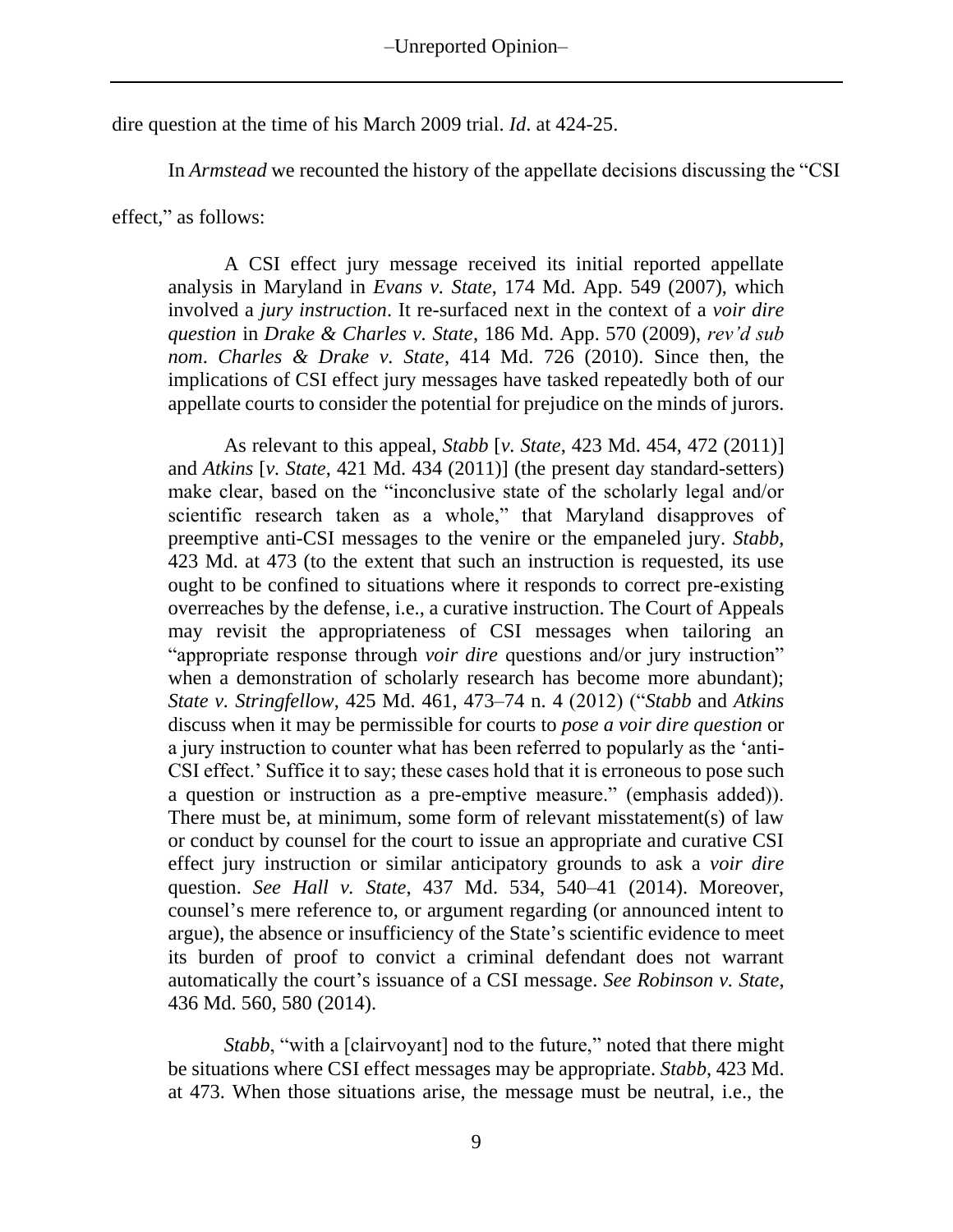message must not convey to the jury that their only option is to *convict*, even if no forensic evidence linking the defendant to the crime(s) is adduced by the State. The message should (at least) include language indicating that a not guilty verdict is an alternative. *See Charles & Drake*, 414 Md. at 738, (noting the language of the *voir dire* question was not neutral, "using the term 'convict,' solely, rather than including its alternative"); *Samba v. State*, 206 Md. App. 508, 534 (2012) ("the anti-CSI effect instruction was fatally flawed for not advising the jury to *consider the lack of forensic* evidence in evaluating reasonable doubt").

235 Md. App. at 412–15 (footnotes omitted).

As noted earlier, appellee claimed in his petition for post-conviction relief that he was denied his right to effective assistance of counsel because his trial counsel erred in failing to object to the "CSI effect" jury voir dire question. In making this argument, appellee relied on *Charles & Drake v. State*, 414 Md. 726 (2010) and *McFadden & Miles v. State*, 197 Md. App. 238 (2011) – in which the appellate Courts held that the trial courts should not have given a voir dire question similar to the one in this case – and *Atkins v. State*, 421 Md. 434 (2011) and *Stabb v. State*, 423 Md. 454 (2011), in which the Courts held that the trial courts should not give preemptive "CSI effect" jury instructions.

Addressing the two voir dire decisions, the post-conviction court in this matter reasoned as follows:

Petitioner cites to decisions made in *Charles & Drake* and *McFadden* which concluded the venire is poisoned by CSI effect voir dire questions, depriving Defendants of fair and impartial juries. However, *State v. Armstead*, 235 Md. App. 392 (2018) held *Charles & Drake* and *McFadden* holdings do not apply retrospectively, and therefore would not apply to Petitioner's 2007 trial. Although at the time of Petitioner's trial, the CSI question was allowed, the Court believes the question must still be analyzed based on its prejudicial effect on the jury.

"When a trial court injects erroneously a CSI effect voir dire question, in order for a court to find harmless error, the court must be satisfied beyond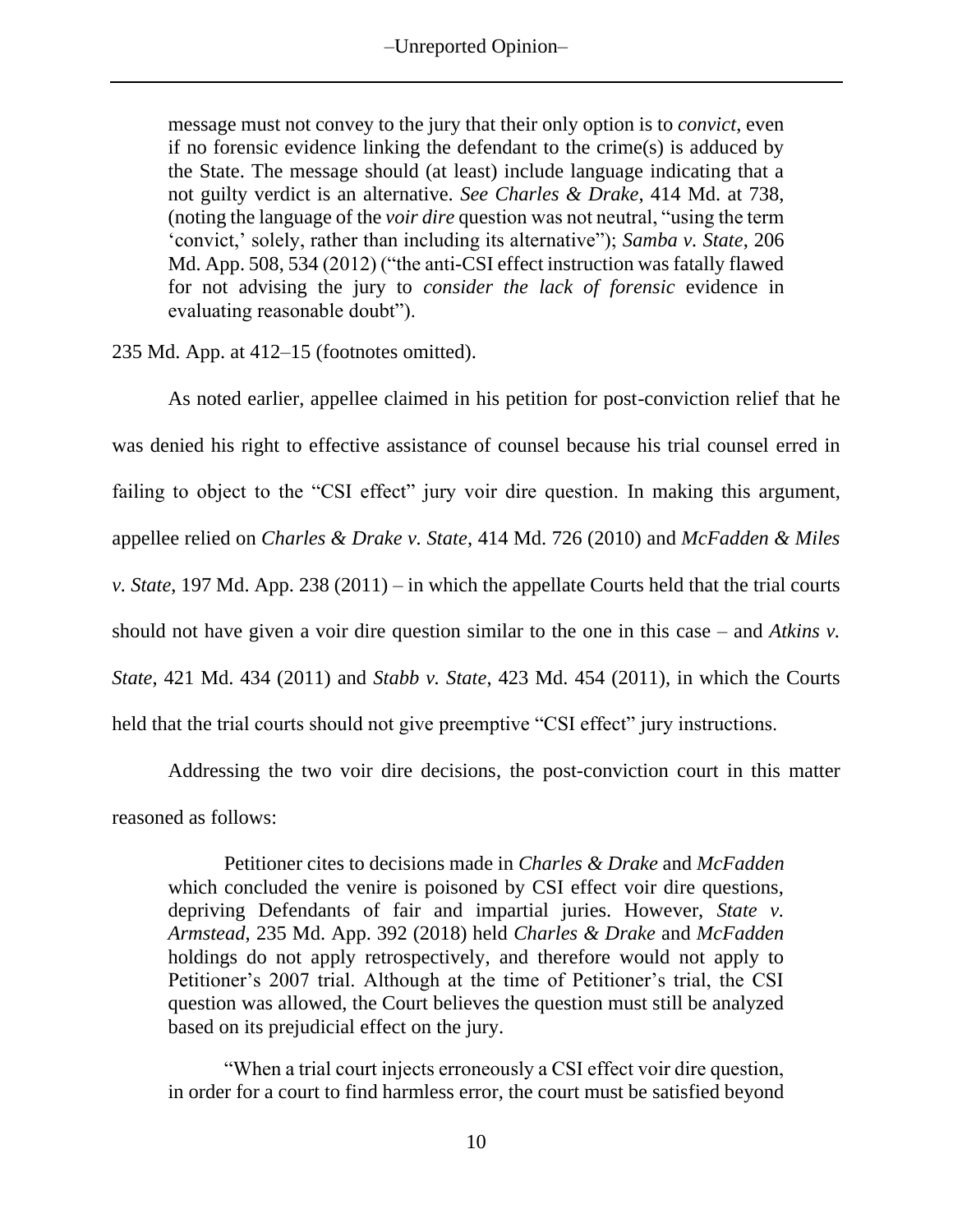–Unreported Opinion–

a reasonable doubt that the abuse of discretion was harmless." *Armstead* at 425 (citing *Hall v. State*, 437 Md. at 540; *State v. Stringfellow*, 425 Md. at 474). To pass the *Strickland* prejudice prong, "the record must demonstrate that the reference to a lack of scientific evidence was not material to the contested issue." *Armstead*, at. 426. In the present case, the lack of scientific evidence was material to the question of Petitioner's guilt as the eye-witness who previously identified Petitioner as the one who shot the victim recanted on the stand. No forensic evidence tied Petitioner to the commission of this crime.

In cases where the CSI question was given but was deemed harmless error, the prejudice injected by the question was subsequently ameliorated either by the trial judge or the attorneys. *Armstead*, at 427. *See Stringfellow* where the trial judge permitted Defendant's attorney during closing, over State's objection, to make the argument that the police officer's failure to request testing of the confiscated handgun for latent fingerprints created reasonable doubt. That is not the case in this trial. The jury instructions were woefully inadequate, and did not ameliorate any potential prejudice caused by the CSI instruction.

As earlier referenced, claims of ineffective assistance of counsel are governed by a two-part test, under which the petitioner bears the burden of demonstrating: (1) that counsel's performance was deficient; and (2) that, as a result, the petitioner was prejudiced. *Barber v. State*, 231 Md. App. 490, 515 (2017) (citing *Strickland v. Washington*, 466 U.S. 668 (1984)). We need not reach one part of the test if the other is dispositive; here, our analysis will focus on deficiency. *Armstead*, 235 Md. App. at 408 n.8 (2018) (citing *Strickland*, 466 U.S. at 697).

The post-conviction court effectively wrote the performance prong out of the *Strickland* standard. After recognizing that the "CSI effect" cases are not fully retroactive, and after recognizing that "at the time of Petitioner's trial, the CSI question was allowed," the court analyzed the prejudice prong of *Strickland*, stating that "the Court believes the question must still be analyzed based on its prejudicial effect on the jury."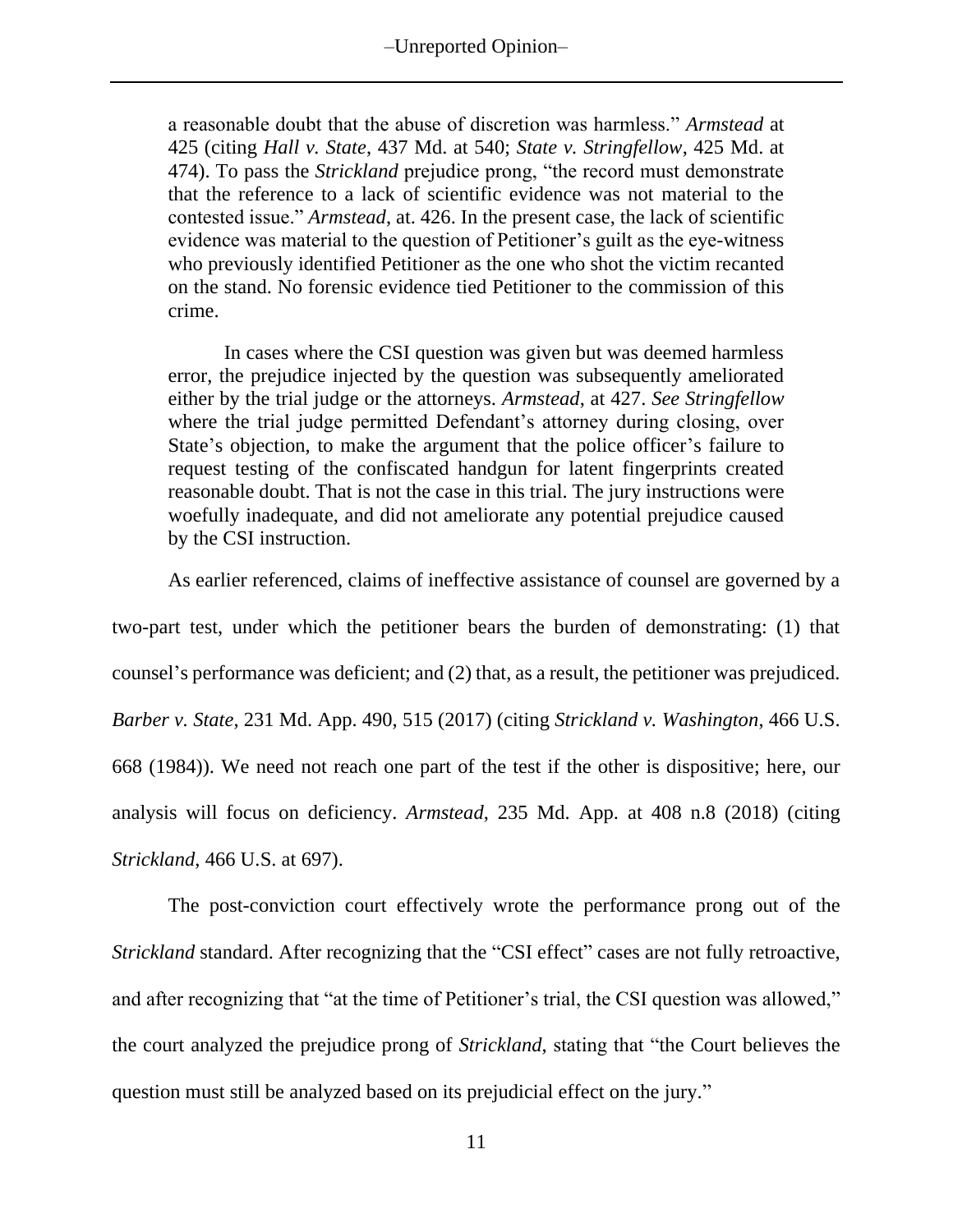–Unreported Opinion–

As noted in *Armstead*, "[i]t has long been established that an attorney is not required ordinarily to be prescient as to changes in the law and act accordingly." *Armstead*, 235 Md. App. at 422 (citing *Maryland v. Kulbicki*, 577 U.S. 1 (2015) (*per curiam*); *Unger v. State*, 427 Md. 383, 409 (2012)). The party claiming ineffective assistance of counsel must therefore present "evidence establishing that the prevailing professional norm at the time of his trial was to object" and if no such evidence is presented we assume "that counsel's conduct fell within a broad range of reasonable professional judgment." *Armstead*, 235 Md. App. at 422-23 (cleaned up).

As can be discerned from the earlier recitation of the history of the "CSI effect" jury instruction and voir dire question cases, the only "CSI effect" case that had been decided at the time of appellee's December 2007 trial was *Evans v. State*, 174 Md. App. 549 (2007) in which this Court approved of a "CSI effect" jury instruction. As in *Armstead*, appellee presented no evidence establishing that the prevailing professional norm at the time of his trial was to object to "CSI effect" messages to the venire or jury. Consequently, we conclude that trial counsel's failure to object to the trial court's "CSI effect" voir dire question in this case was not deficient performance. *Armstead*, 235 Md. App. at 422-23.<sup>4</sup>

<sup>4</sup> Appellee also relied on *Allen v. State*, 204 Md. App. 701 (2012), in which this Court stated that *Atkins* and *Stabb* did not announce a new constitutional or statutory rule but rather applied settled constitutional guarantees to a new and different actual pattern. Thus, the holdings applied to all convictions. *Id*. at 722. Appellee argued that *Allen* stands for the proposition that *Atkin*s and *Stabb* apply to this case. In *Armstead*, this Court rejected that exact argument and distinguished *Allen* from *Armstead*, pointing out that Allen was on direct appeal. In this case, the post-conviction court recognized this aspect of *Armstead* and, accordingly, ruled that the holdings of those cases were not to be given retrospective (continued…)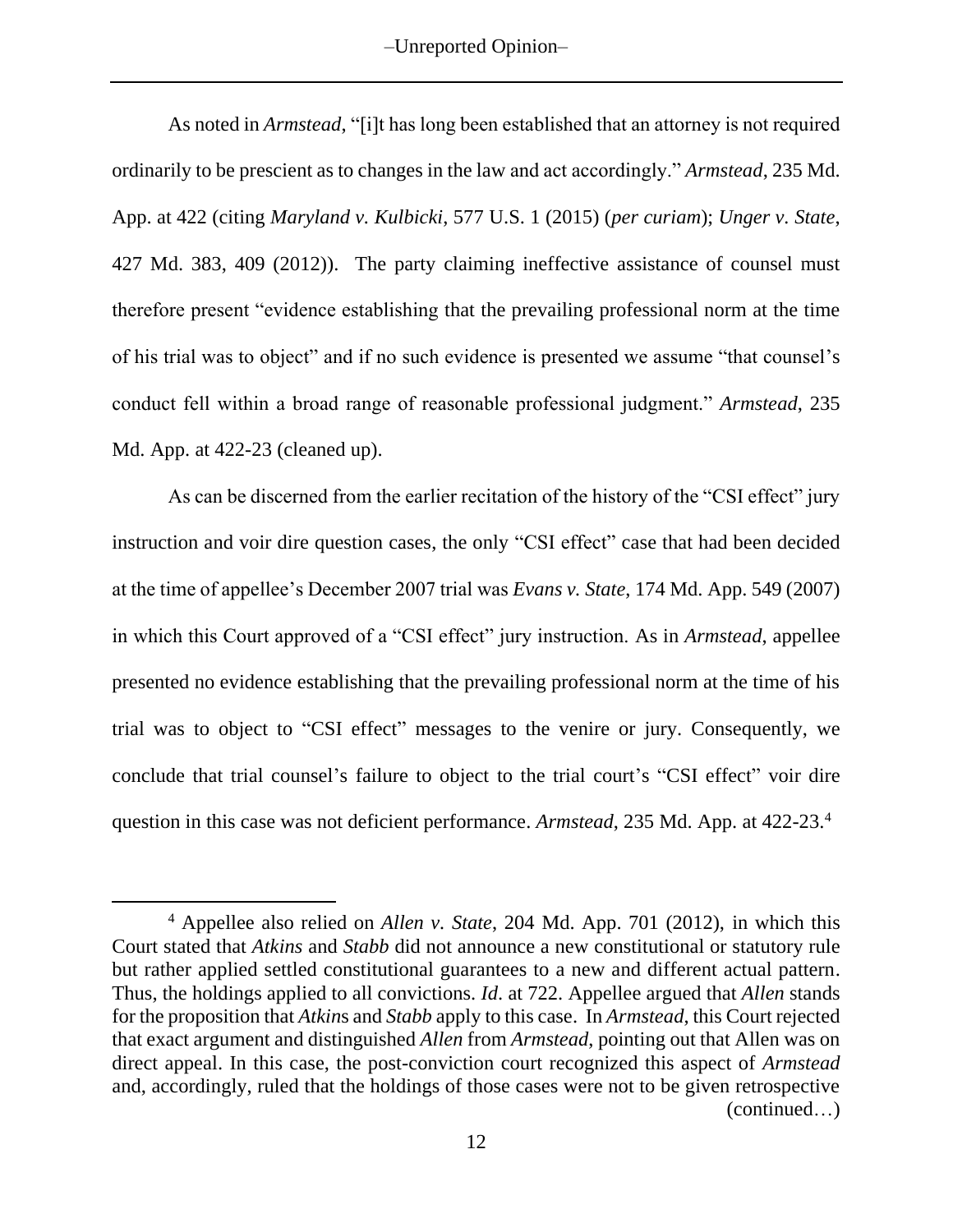#### **II.**

As noted earlier, in his petition for post-conviction relief, appellee contended that he was denied his right to effective assistance of counsel when his trial counsel failed to object to missing or incomplete jury instructions. Those instructions were from Chapter 3 of the Maryland Criminal Pattern Jury Instructions titled "Evidentiary Instructions." Specifically, appellee contends the trial court did not give instructions MPJI-Cr 3:00 "What Constitutes Evidence," MPJI-Cr 3:18 "Statement of Defendant," and MPJI-Cr 3:30 "Identification of Defendant." In addition, according to appellee, the trial court left a sentence out of MPJI-Cr 3:19 "Prior Statements."

The post-conviction court agreed with appellee's argument and vacated his convictions for this reason in addition to the lack of objection to the "CSI effect" voir dire question. The post-conviction court failed to apply the *Strickland* test. Under that test, as noted earlier, the defendant has the burden to prove that (1) trial counsel made a serious attorney error, and (2) that the defendant suffered prejudice. *Strickland*, 466 U.S. at 687. We address below the post-conviction court's *Strickland* analysis of each of the jury instructions that appellee claims his trial counsel should have objected to, which, as previously mentioned, we review *de novo*. *Evans*, 151 Md. App. at 374.

### **A. MPJI-Cr 3:00 "What Constitutes Evidence"**

The version of MPJI-Cr 3:00 "What Constitutes Evidence" in effect at the time of

application. The appellee claims that *Armstead* was wrongly decided. Regardless of the result, we are bound by *Armstead*.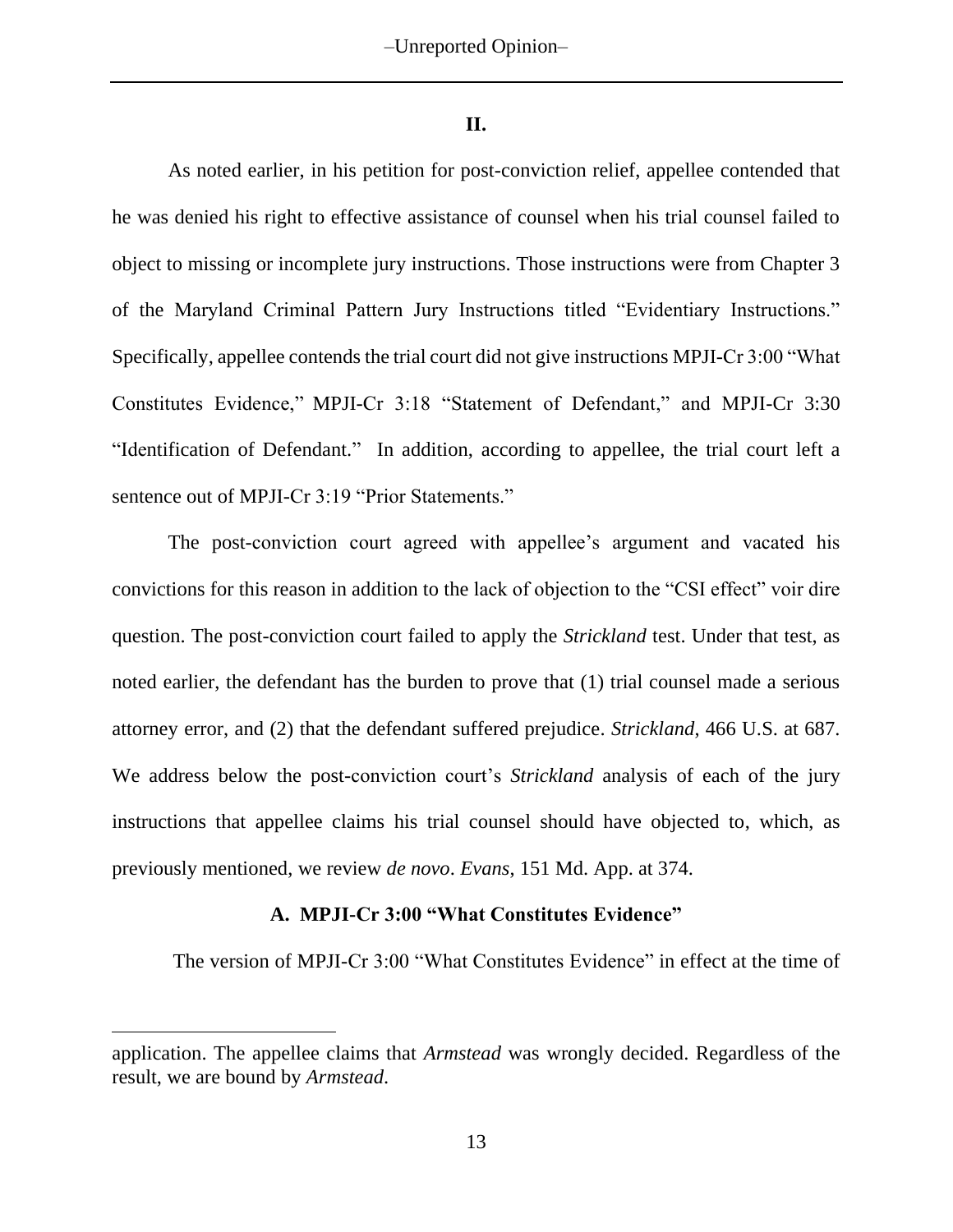appellee's 2007 trial was as follows:

In making your decision, you must consider the evidence in this case; that is

(1) testimony from the witness stand;

(2) physical evidence or exhibits admitted into evidence;

(3) [stipulations;]

(4) [depositions;]

(5) [facts that I have judicially noticed.]

In evaluating the evidence, you should consider it in light of your own experiences. You may draw any reasonable inferences or conclusions from the evidence that you believe to be justified by common sense and your own experiences.

The following things are not evidence and you should not give them any weight or consideration:

(1) charging document;

(2) inadmissible or stricken evidence;

(3) questions and objections of counsel.

The charging document in this case is the formal method of accusing the defendant of a crime. It is not evidence against the defendant and must not create any inference of guilt.

Inadmissible or stricken evidence must not be considered or used by you. You must disregard questions that I did not permit the witness to answer and you must not speculate as to the possible answers. If after an answer was given, I ruled that the answer should be stricken, you must disregard both the question and the answer in your deliberations.

During the trial, I may have commented on the evidence or asked a question of a witness. You should not draw any inferences or conclusions from my comments or questions, either as to the merits of the case or as to my views regarding the witness.

Opening statements and closing arguments of lawyers are not evidence in this case. They are intended only to help you to understand the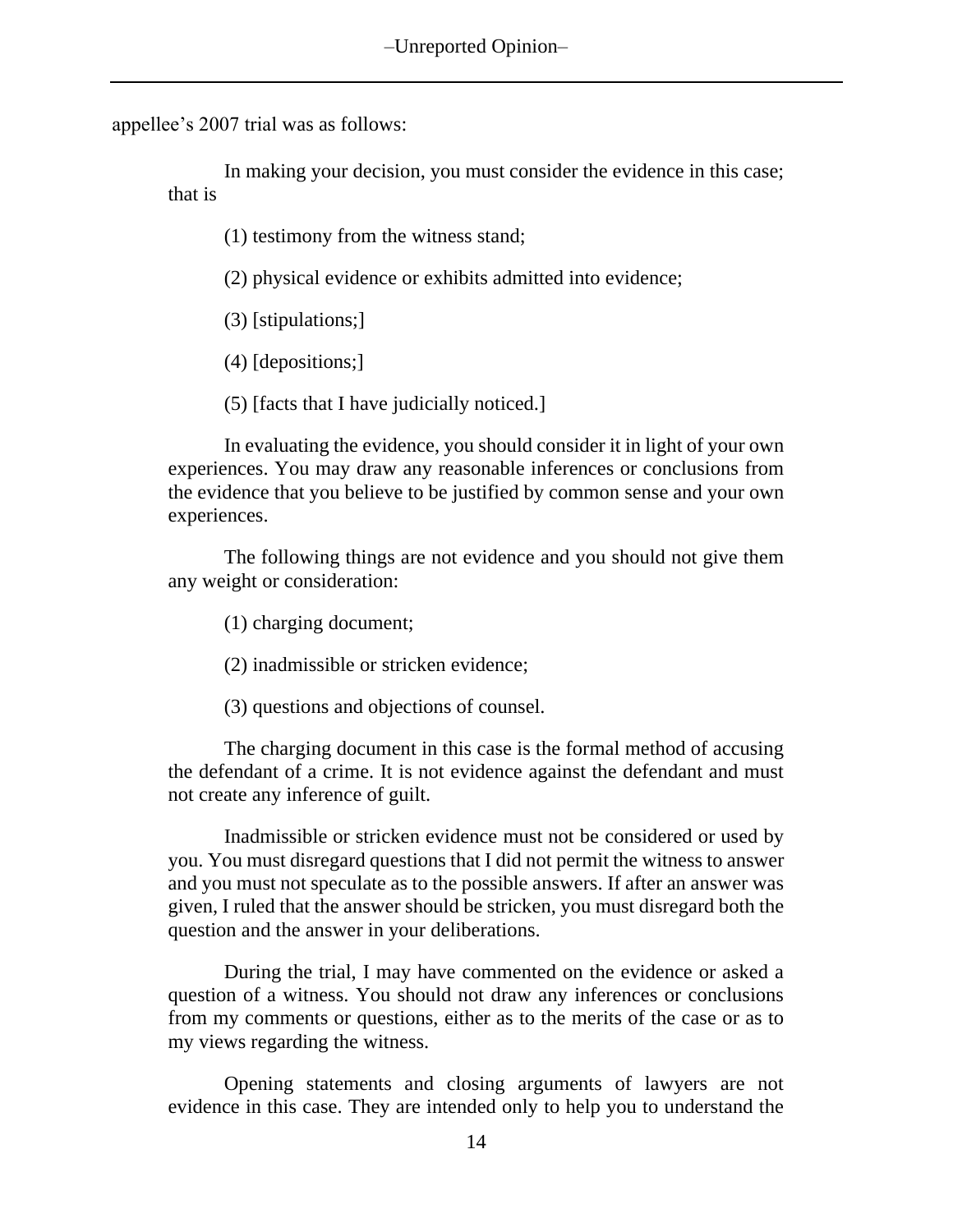evidence and to apply the law. Therefore, if your memory of the evidence differs from anything the lawyers or I may say, you must rely on your own memory of the evidence.

The post-conviction court addressed appellee's contention that his trial counsel

should have objected to the trial court's failure to give the foregoing instruction as follows:

MPJI-Cr 3:00, what constitutes evidence, is an essential jury instruction to aid in the proper deliberation of evidence in a case. Jurors consist of twelve people off the street who invariably have no formal legal training. Jurors must be directed to adhere to the law, and must be instructed as to which law to apply during deliberations, or they won't know what to do or what to consider.

That terse analysis does not sufficiently address either prong of *Strickland*. In any

event, under our own independent appraisal of the claim, we discern neither deficient performance nor prejudice resulting from the failure to object. Although the trial court did not give this precise pattern instruction, most, if not all, of its content was given to the jury either in preliminary instructions at the outset of trial, or during the jury instructions prior to closing arguments.

At the outset of trial, the trial court told the jury:

Now, in a minute or two you're going to hear opening statements from these lawyers and that's important. Opening statements are, but it's not evidence. So what you hear in opening statements is not evidence in the case. The only evidence that you are to consider is what comes from that witness stand in the form of answers.

Questions are not evidence. The answers are. Sometimes there's an objection. It's my job to rule on objections. If an objection is made and I sustain the objection, it shouldn't be answered. Sometimes it is. Sometimes witnesses blurt out an answer to which I have sustained an objection. I have to ask you to strike it from your minds because it's not evidence. Same way with physical evidence. Physical evidence are documents, usually, and photographs and what not that you may see in this trial. But until that physical evidence is admitted, it's not something that you can use and deliberate on.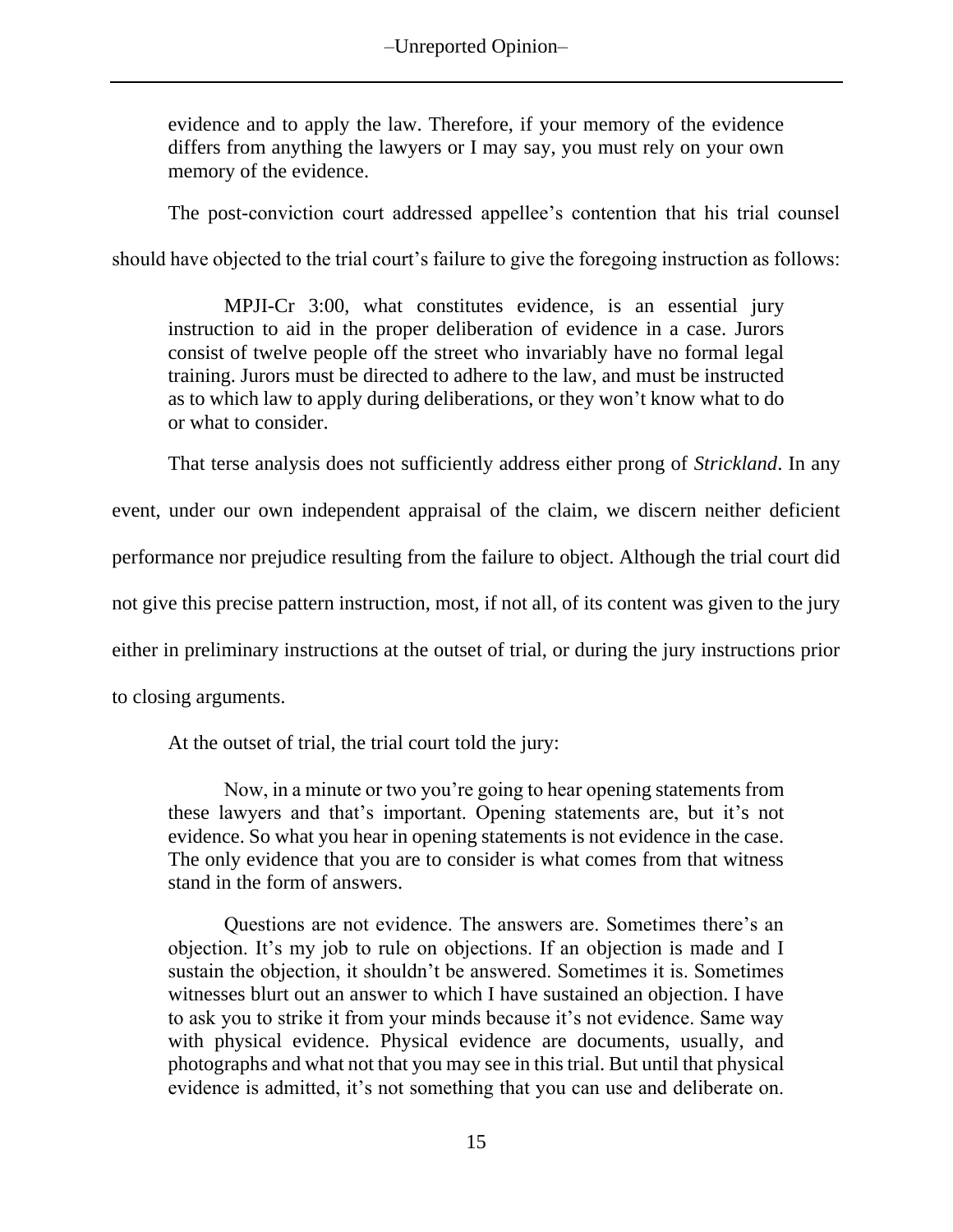So it's got to be admitted into evidence before it becomes evidence. Those are pretty basic rules, but I want to explain that to you because that's what you base your decision on.

Eventually when you get this case, you will take into that jury room with you the evidence that you have heard and seen, the physical evidence that ha[s] been admitted and, of course, your own common sense and life experiences. All of that belongs in the deliberative process.

\*\*\*

[A]t the end of the case you're going to hear what we call closing argument from counsel. They're going to talk to you about the case. And that's important, too, but it's not evidence. If your minds differ from something they say in closing arguments, you make the call collectively.

Moreover, the instructions that the trial court gave the jury just prior to closing

arguments included the following:

When you deliberate, you base your decision on the evidence that you've heard and seen, the evidence that's been admitted into evidence. A lot of these documents and physical evidence have been [referred] to but not admitted, so don't ask me for them if you don't get them.

The case is over. And you take that with you and you take your own common sense and life experiences. You put that all together and that's how you arrive at a verdict.

\*\*\*

You have heard and seen witnesses. You have to judge their credibility.

\*\*\*

Also, there's a couple kinds of ways of looking at evidence. Direct evidence, you've all heard of. Eyewitness testimony. But there's another kind of evidence that's just as important and in the eyes of the law, carries just as much weight as direct evidence, and that's what we call indirect or sometimes called circumstantial evidence. A good example, you go to bed at night. The ground is dry. You get up in the morning. No snow. Circumstantial evidence.

\*\*\*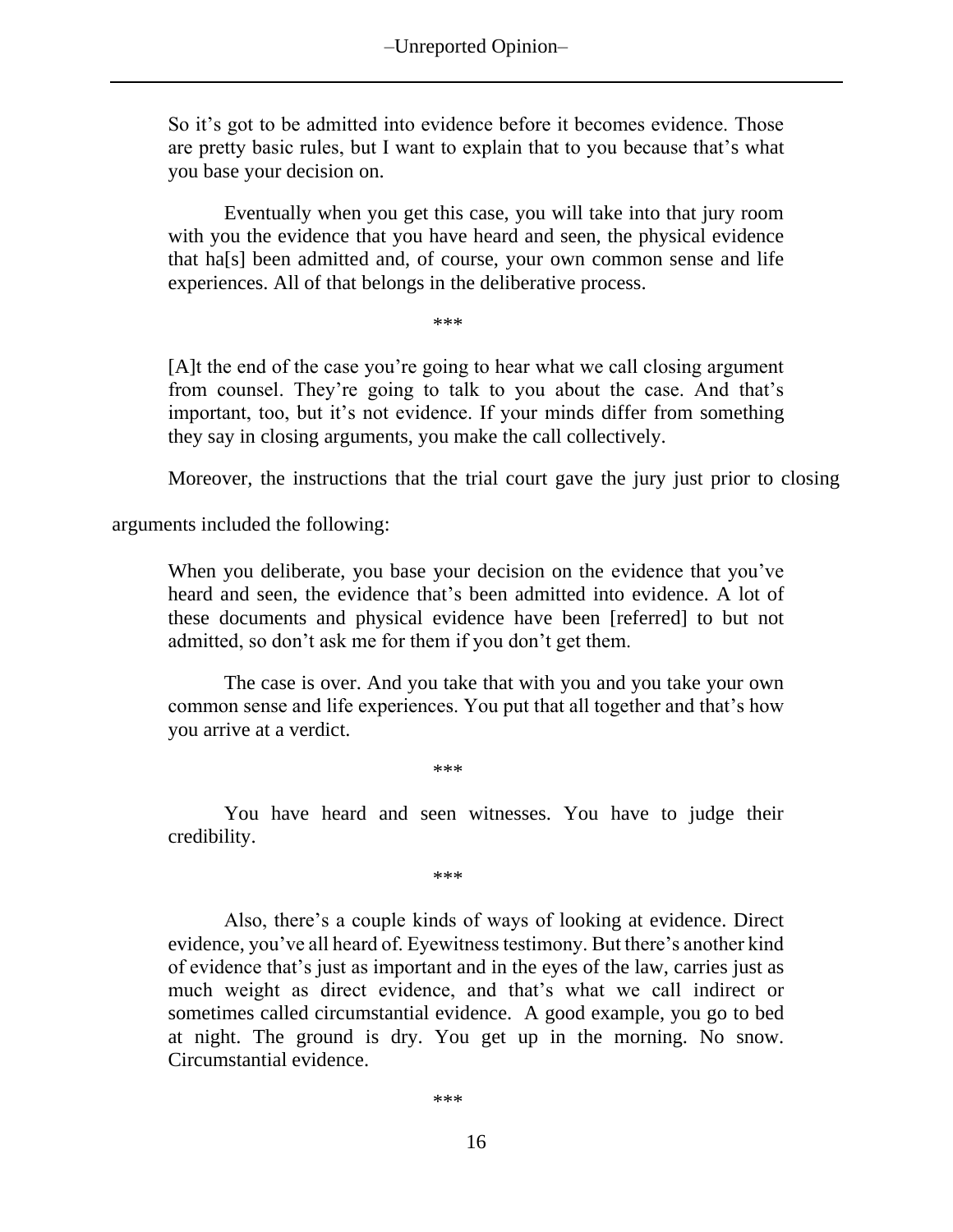Now you've heard some talk about stipulations. That's evidence. I made that pretty clear at the time the stipulations were made.

Finally, after the State objected to a portion of appellee's closing argument, the trial court repeated its instruction to the jury that the closing argument was not evidence.

A comparison between what the trial court actually instructed the jury about what constituted evidence and the pattern instruction reveals that nearly every applicable aspect of the pattern instruction was included in what the trial court told the jury. Appellee points out the reference in the pattern instruction to the charging document, which was not covered by the actual instruction, but the charging document was not introduced into evidence. Trial counsel did not err in failing to object to the court's failure to have used the pattern instruction.

### **B. MPJI-Cr 3:18 "Statement of Defendant" & MPJI-Cr 3:19 "Prior Statements"**

The following statements provide the context for these issues.

The State introduced into evidence Jerrone's pre-trial identification of appellee and a written statement by him to the police. The trial court advised the jury that they could consider the statements as substantive evidence.

In the defense's case, after appellee testified that he never mentioned a "pump" to police, the State introduced appellee's prior statement to police. Because appellee's prior statement to police had been suppressed because of a *Miranda* violation, the statement was admissible for impeachment.

Appellee argued to the post-conviction court that his attorney's performance was deficient in that the attorney did not object to the court's failure to advise the jury that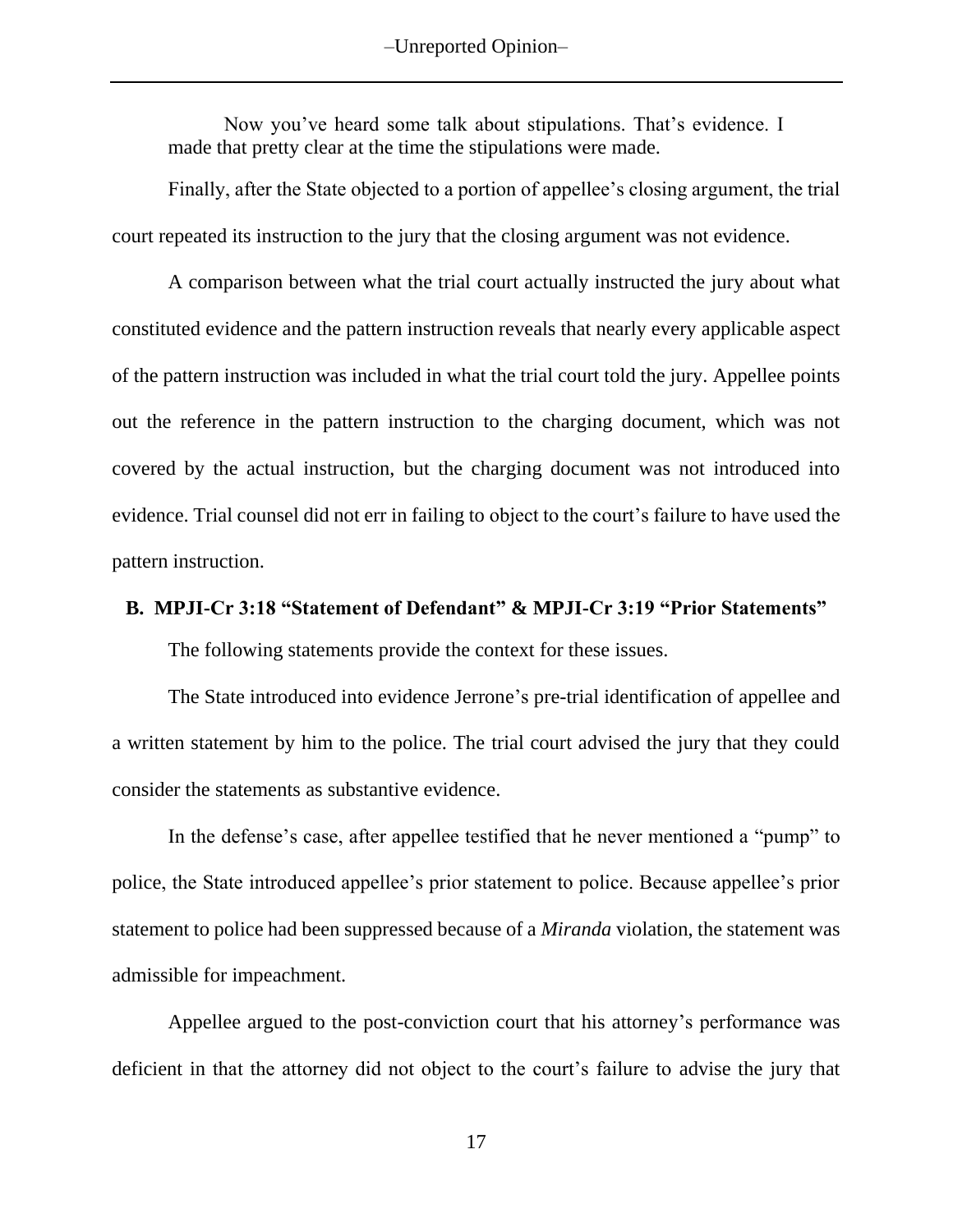Jerrone's written statement was admitted only to assist the jury in determining whether to credit his trial testimony.

The trial court did not advise the jury that appellee's statement was admissible only on the issue of credibility. Defense counsel did not object, and the failure to object was not raised before the post-conviction court.

Because the post-conviction court blended the analysis of the court's failure to give both of these instructions, we will address them together. The version of MPJI-Cr 3:18 "Statement of Defendant" in effect at the time of appellee's 2007 trial provided as follows:

Evidence has been introduced that the defendant made a statement to the police about the crime charged. The State must prove beyond a reasonable doubt that the statement was freely and voluntarily made. A voluntary statement is one that, under all circumstances was given freely. To be voluntary it must have not been compelled or obtained as a result of any force, promises, threats, inducements or offers of reward. In deciding whether the statement was voluntary, consider all of the circumstances surrounding the statement, including:

- (1) the conversations, if any, between the police and the defendant;
- (2) whether the defendant was warned of [his] [her] rights;
- (3) the length of time that the defendant was questioned;
- (4) who was present;
- (5) the mental and physical condition of the defendant;

(6) whether the defendant was subjected to force or threat of force by the police;

(7) the age, background, experience, education, character and intelligence of the defendant;

[(8) whether the defendant was taken before a district court commissioner without unnecessary delay following arrest and, if not, whether that affected the voluntariness of the statement;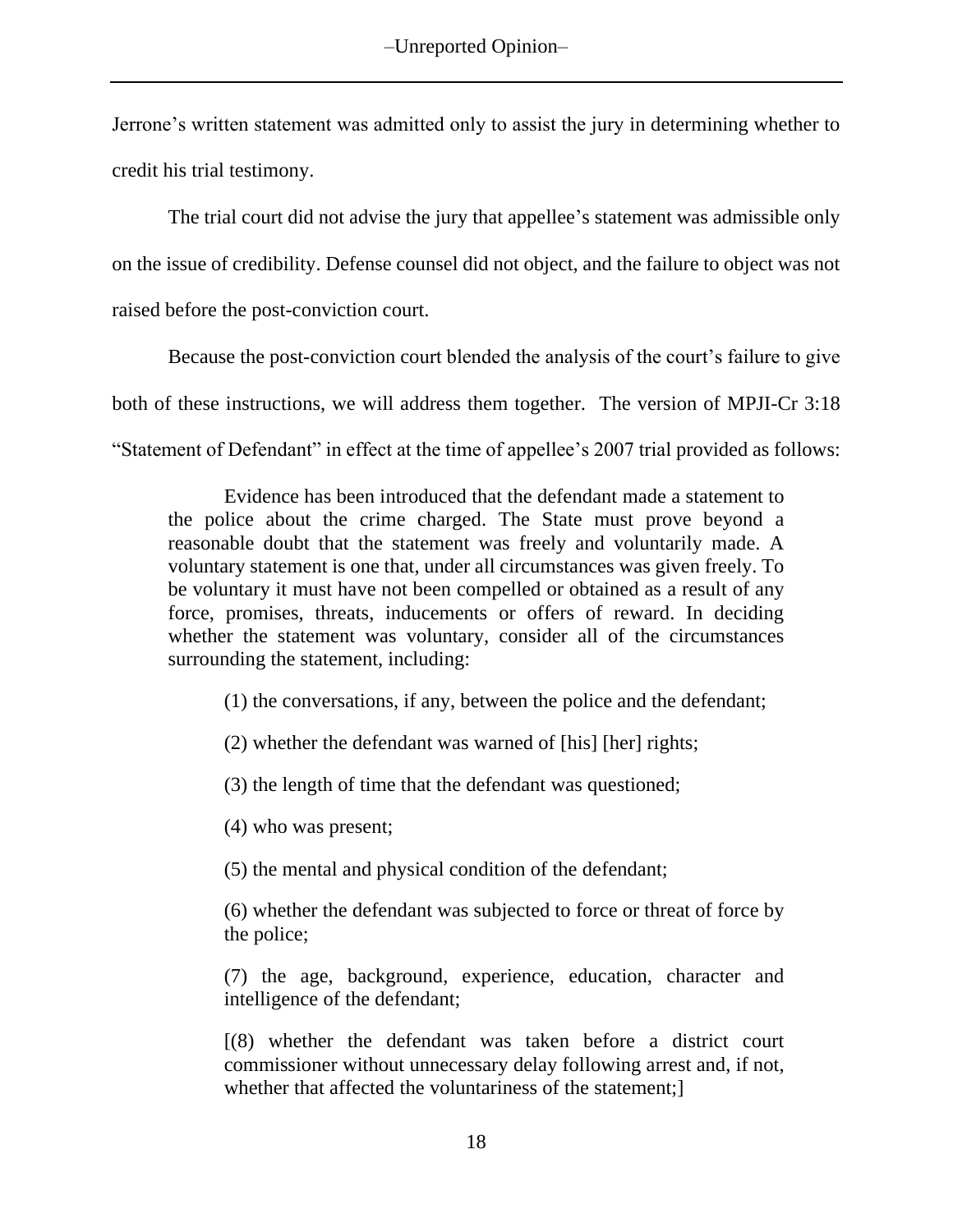(9) any other circumstances surrounding the taking of the statement.

[If you find that the statement was actually made, you may not consider it unless you find, beyond a reasonable doubt, that the statement was voluntary.]

If you find beyond a reasonable doubt that the statement was voluntary, give it such weight as you believe it deserves. If you do not find beyond a reasonable doubt that the statement was voluntary, you must disregard it.

The version of MPJI-Cr 3:19 "Prior Statements" in effect at the time of appellee's

2007 trial stated as follows, with the portion that the trial court omitted in italics:

## PRIOR STATEMENTS

You have heard testimony that \_\_\_\_\_\_\_\_ made a statement [before trial] [at another hearing] [out of your presence]. Testimony concerning that statement was permitted only to help you decide whether to believe the testimony that the witness gave during this trial.

It is for you to decide whether to believe the trial testimony of \_\_\_\_\_\_\_\_\_\_in whole or in part, *but you may not use the earlier statement for any purpose other than to assist you in making that decision*.

The post-conviction court addressed appellee's contentions that his trial counsel

should have objected to the trial court's failure to give MPJI-Cr 3:18 "Statement of

Defendant" and failure to include the last sentence of MPJI-Cr 3:19 "Prior Statements" as

follows:

The record shows the trial Court allowed a prior statement of Defendant to be admitted into evidence when Detective Delaney testified that during a visit with Petitioner in the County Detention Center, he blurted out that [he] believed his family would be wasting their time hiring an attorney because the police already had the "pump," meaning the shotgun. Transcript Dec. 5, 2007 Vol. II, pg. 99-101. The given instruction on MPJI-Cr 3:19, Prior Statement of a Witness was meaningless without the last part instructing the jurors on "you may not use the earlier statement for any purpose other than to assist you in making that decision." The jury also should have been given the instruction on determination of the voluntariness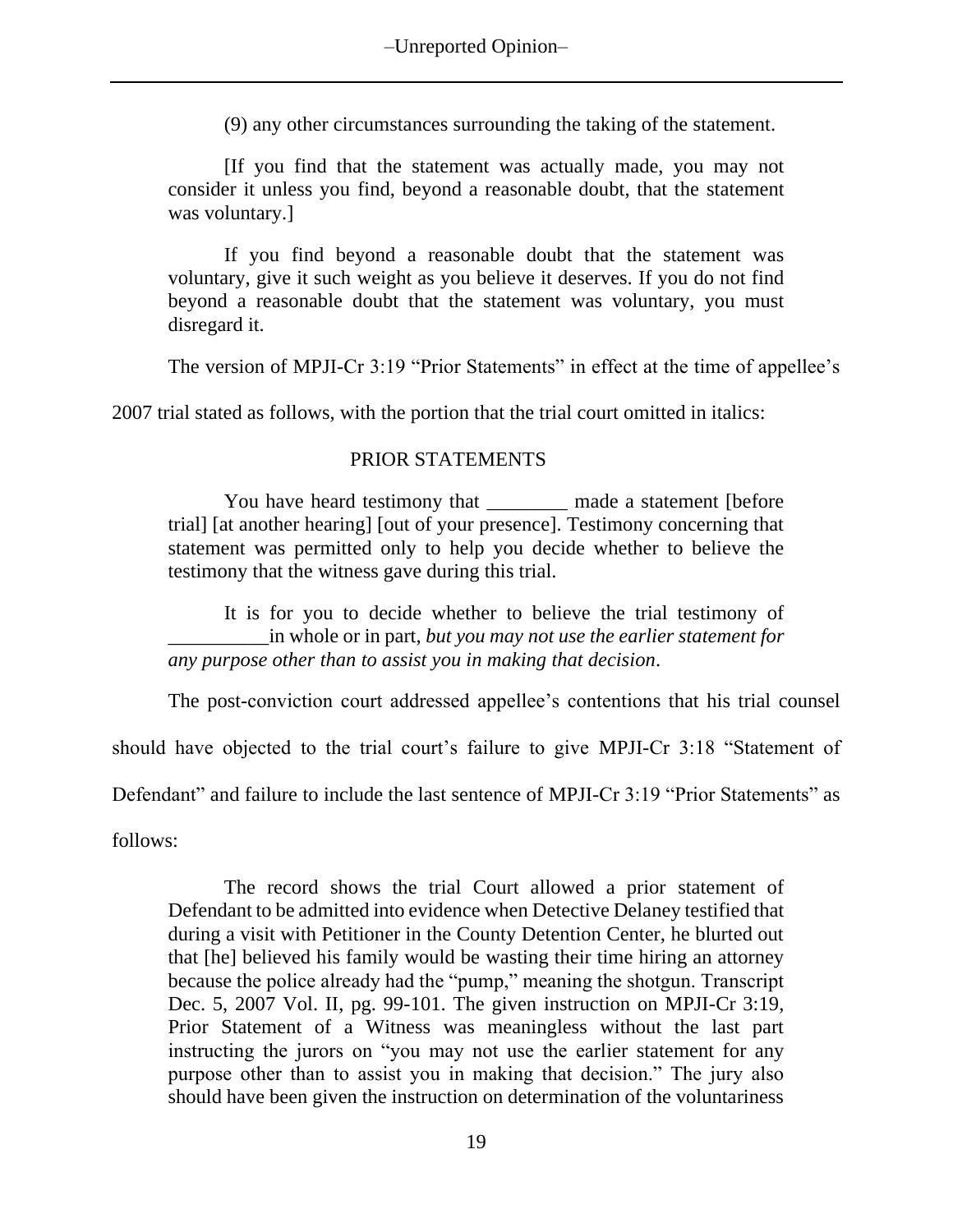-Unreported Opinion-

of the defendant's statement, which is explained in MPJI-Cr 3:18.

With respect to MPJI-Cr 3:18, appellee claims, and the post-conviction court found, that appellee was denied his right to effective assistance of counsel when trial counsel failed to object to the trial court's failure to give MPJI-Cr 3:18 which concerns the voluntariness of appellee's statement to the police that he believed his parents were wasting money hiring a lawyer because the police had recovered the "pump," meaning the shotgun.

In order to generate that instruction, the defense needed to put forth some evidence that the statement was made involuntarily. *See Hof v. State*, 337 Md. 581, 620 (1995) ("So long as there is some evidence which supports the defendant's claim that his confession was involuntary, the issue has been generated."). At appellee's trial, the defense never raised the issue that appellee's statement about the "pump" was involuntary. To the contrary, appellee testified that he never made the statement, not that he made it involuntarily. While it is true that appellee was in a room with two detectives who were there to execute a search warrant for appellee's DNA when he made the statement, the statement was, only barely, if at all, the product of the detective's question about whether appellee had an attorney. In short, if the instruction was generated, and if appellee's attorney had requested it and the trial court had given it, we are not persuaded that appellee was prejudiced. In sum, we conclude that appellee has not demonstrated error or prejudice within the contemplation of *Strickland* and its progeny.

Appellee also claims that his trial counsel erred in not objecting to the trial court's failure to give the last sentence of MPJI-Cr 3:19 which would have told the jury that they "may not use the earlier statement for any purpose other than to assist you in" determining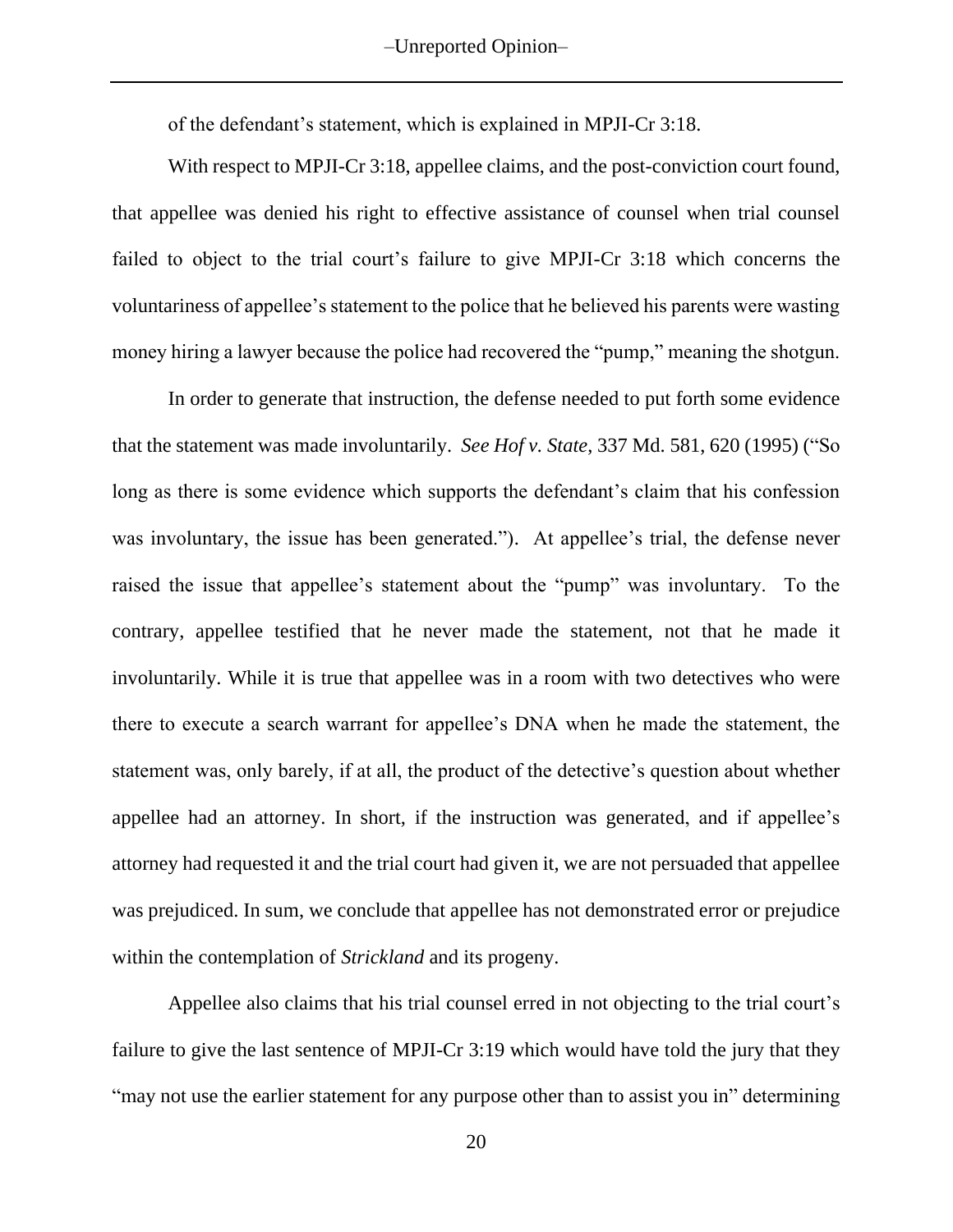the credibility of the witness.<sup>5</sup>

With respect to Jerrone, a failure to instruct would have to rely on the fundamental premise that all of Jerrone's prior statements were admissible into evidence solely for impeachment purposes. To the contrary, his prior written statement and his oral identification of appellee as the shooter were admissible as substantive evidence. *See Nance v. State*, 331 Md. 549, 569 (1993); Md. Rule 5-802.1(b); and Md. Rule 5-802.1(c).

Consistent with those theories of admissibility, the trial court instructed the jury as

follows:

You also have heard testimony about Jerrone Joyner, that he made a written statement prior to trial and an oral statement of identification prior to trial. The written statement was introduced into evidence. The prior written statement as well as the oral statement of identification may be considered by you as what we call testimonial evidence, substantive evidence. It's for you to decide whether to believe the trial testimony of Jerrone Joyner in

The post-conviction court apparently believed that the subject of the instruction was *appellee*. The post-conviction court reasoned that appellee was prejudiced because the jury was left to believe that appellee's statement, that his family was making a mistake in hiring a lawyer because the police had the "pump," which he denied making at trial, was the statement at issue for this instruction. The finding that the subject of the prior statement jury instruction was appellee is clearly erroneous. Jerrone Joyner was the subject of that instruction.

On appeal, appellee now argues, consistent with the post-conviction court's ruling, that the subject of the prior statement instruction was him. Given that, during the postconviction proceedings, appellee never raised this issue with respect to *his* prior statement, we decline to address it on appeal.

<sup>&</sup>lt;sup>5</sup> In his post-conviction petition, appellee complained that the trial court erroneously omitted the italicized portion of the instruction, and reasoned that appellee was prejudiced by this omission because, at trial, *Jerrone* was impeached with a prior inconsistent statement. At trial, Jerrone denied identifying appellee as the shooter, yet a police detective testified to a prior inconsistent statement whereby Jerrone positively identified appellee as the shooter. Under those circumstances, according to appellee, the jury, without the benefit of the final sentence of the jury instruction, allowed the jury to consider appellee's prior inconsistent statement as substantive evidence and not only as impeachment evidence.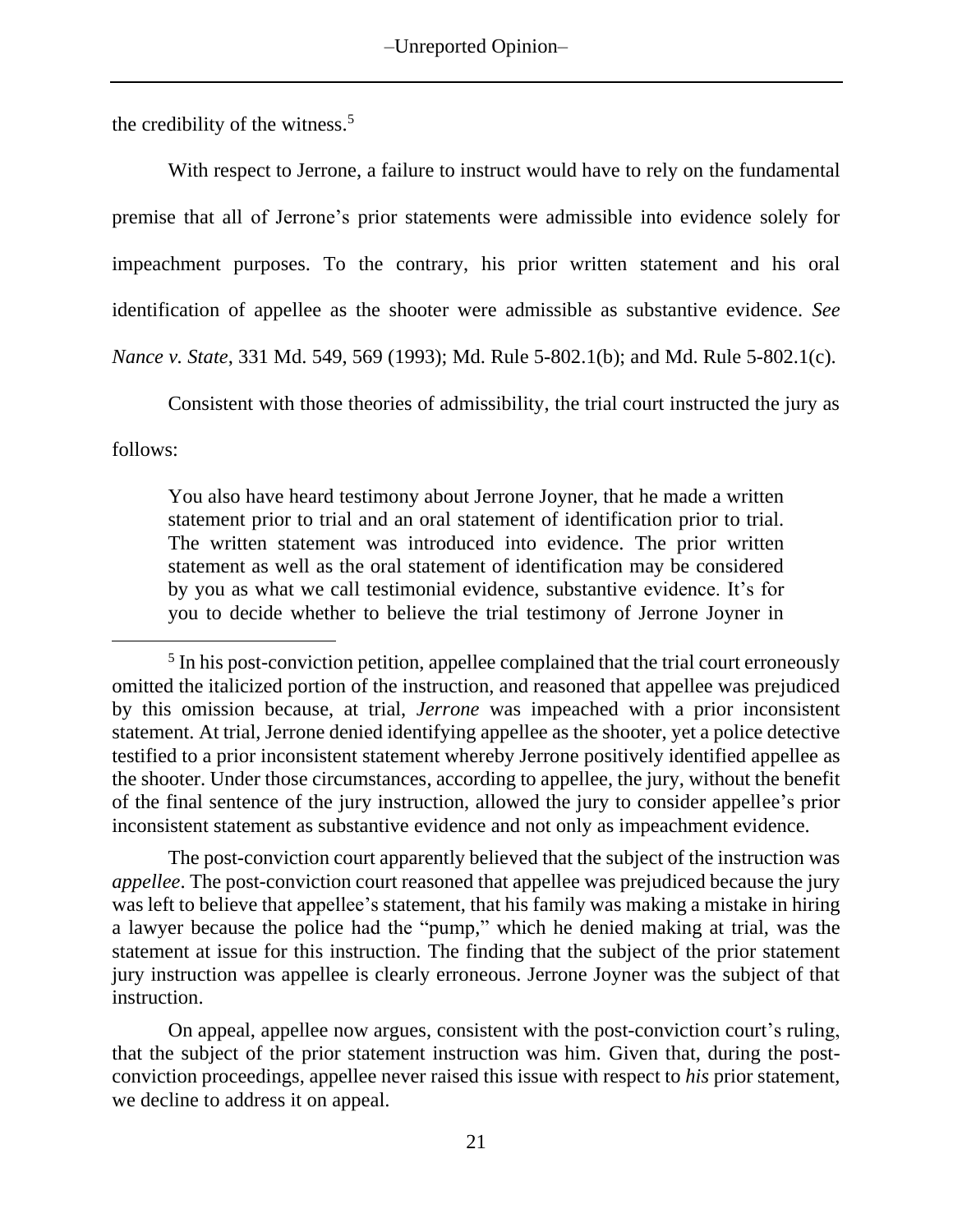whole or in part, and/or whether to believe the prior written statement in whole or in part, and/or whether to believe the oral statement of identification in whole or in part.

Hence, at least as far as Jerrone's prior statements are concerned, there was nothing

objectionable about giving the instruction the trial court gave and not giving the one that

appellee complains about. Trial counsel did not err with respect to this instruction.

# **C. MPJI-Cr 3:30 "Identification of Defendant"**

The version of MPJI-Cr 3:30 "Identification of Defendant" in effect at the time of

appellee's 2007 trial stated as follows:

The burden is on the State to prove beyond a reasonable doubt that the offense was committed and that the defendant was the person who committed it. You have heard evidence regarding the identification of the defendant as the person who committed the crime. In this connection, you should consider the witness's opportunity to observe the criminal act and the person committing it, including the length of time the witness had to observe the person committing the crime, the witness's state of mind, and any other circumstance surrounding the event. You should also consider the witness's certainty or lack of certainty, the accuracy of any prior description, and the witness's credibility or lack of credibility, as well as any other factor surrounding the identification. [You have heard evidence that prior to this trial, a witness identified the defendant by \_\_\_\_\_\_\_\_\_\_\_\_\_\_\_\_\_.]

[The identification of the defendant by a single eyewitness, as the person who committed the crime, if believed beyond a reasonable doubt, can be enough evidence to convict the defendant. However, you should examine the identification of the defendant with great care.]

It is for you to determine the reliability of any identification and give it the weight you believe it deserves.

The post-conviction court addressed appellee's contention that his trial counsel

should have objected to the trial court's failure to give the foregoing instruction as follows:

MPJI-Cr 3:30, identification of the defendant, was possibly one of the most important instructions in the present case, outside of MPJI-Cr 3:00. The evidence in the present case was largely circumstantial and the eyewitness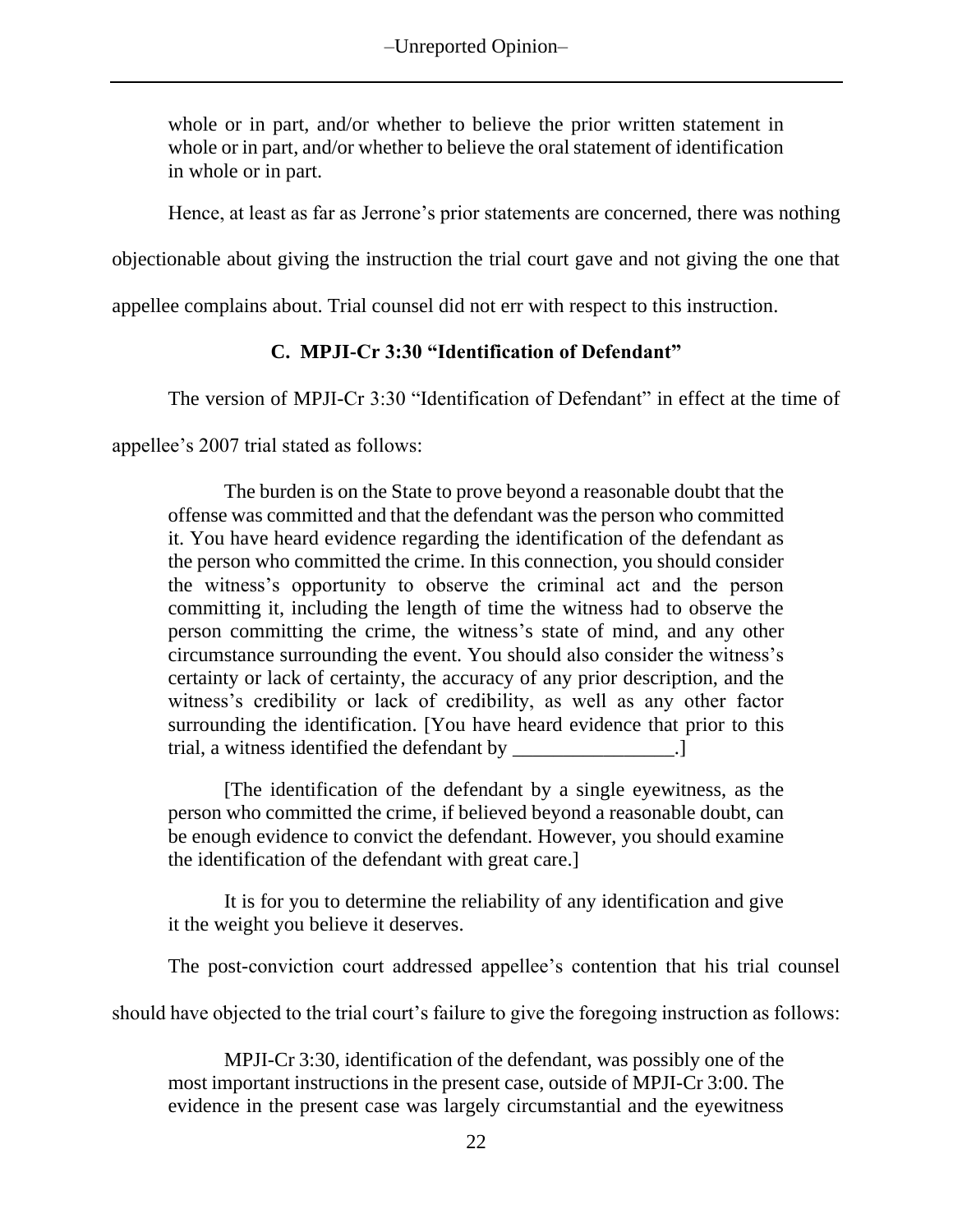identification of the defendant as the shooter in the murder of the victim was paramount to the State's case. Without a doubt, the key eyewitness, Mr. Jerrone Joyner, recanted on the stand his eye witness' testimony and directly contradicted his prior written and oral statements. Transcript Dec. 4, 2007 Vol. I, pg. 145 line 21-23. Jury instructions MPJI-Cr 3:19<sup>6</sup> on how the jury was to consider the eyewitnesses' testimony before and during the trial was imperative and should have been given to the jury.

The first sentence of the pattern instruction was fairly covered by the trial court's

reasonable doubt jury instruction and its alibi jury instruction. In both of those instructions,

the jury was reminded that the State had the burden to prove appellant's criminal agency.

Moreover, the remainder of the pattern instruction was fairly covered when the trial court instructed the jury on how to assess witness testimony even though the court's instructions were not specifically tied to the identification of appellee. The trial court instructed the jury as follows:

You have heard and seen witnesses. You have to judge their credibility. That's your call. . . . How do you really assess the credibility of a witness? Well, we have some factors for you that might help. One is simply by looking at the witness and observing his or her demeanor and manner of testifying.

Did the witness have a motive not to tell the truth, is a factor. Was the witness's testimony consistent[?] What was the accuracy of the witness's memory? Did the witness have some interest in the outcome of the case? Was the witness's testimony supported or contradicted by other evidence in the case? And did the witness have the ability to perceive the act about which the witness is testifying. And whether the witness in[-person] testimony before the court differed from something the witness said on some prior occasion.

You don't have to believe the testimony of any witness, even though the witness's testimony is uncontradicted. So you can believe all, part or none of the testimony of any witness.

<sup>6</sup> We can only assume this is intended to reference MPJI-Cr 3:30.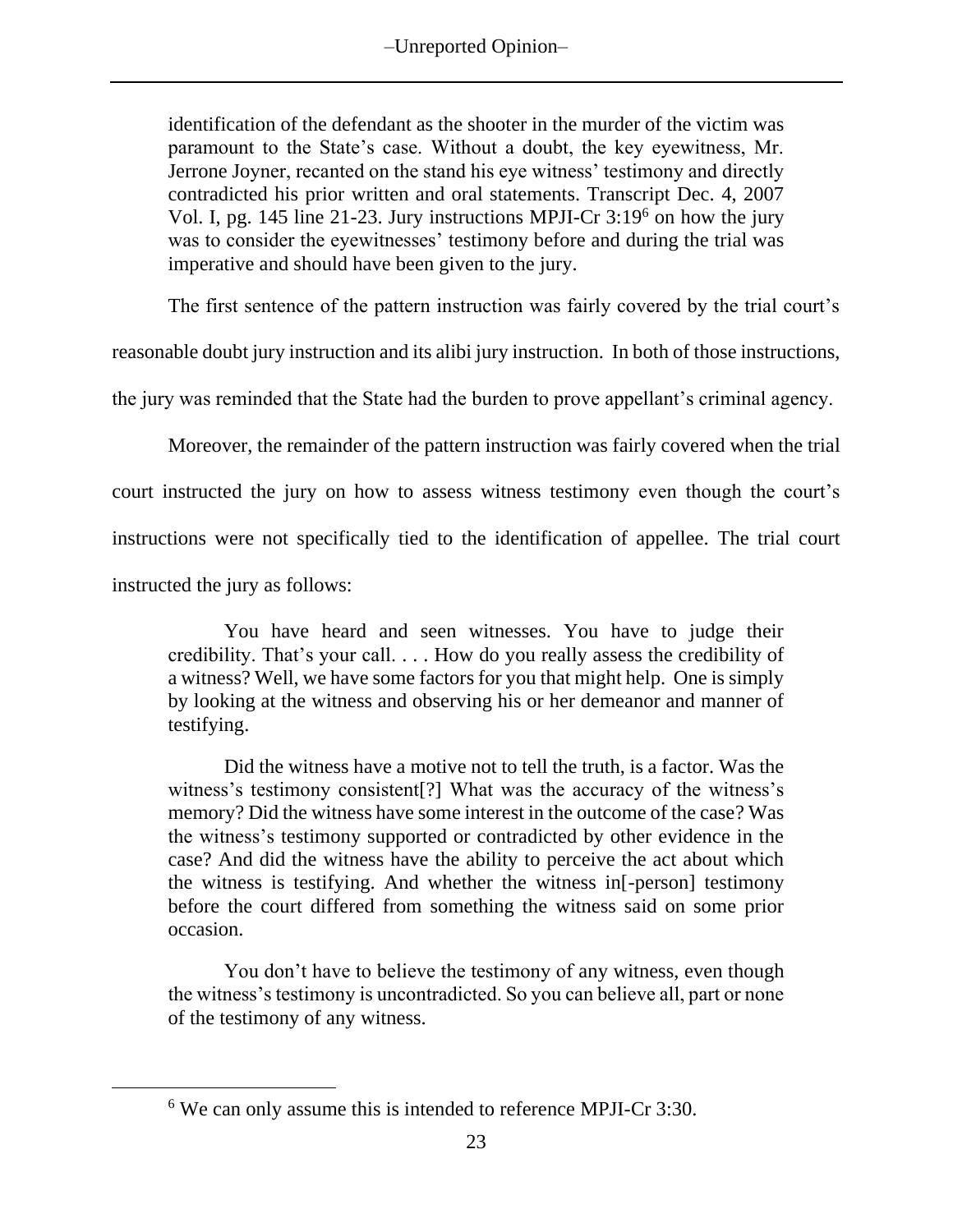As can be seen, although the court's instructions did not specifically address the identification of appellee, the instructions told the jurors to consider a variety of factors when assessing testimony of witnesses, including their demeanor, motive to tell the truth, the consistency and accuracy of their testimony, whether their testimony is contradicted by other evidence, and their ability to perceive what they are testifying about.

While it is true that, under some circumstances, the failure to give the MPJI-Cr 3:30 jury instruction upon request could amount to an abuse of discretion, *Gunning v. State*, 347 Md. 332 (1997), it does not follow that the failure to object to the trial court's failure to give such an instruction automatically amounts to deficient performance. Under the circumstances of this case, we conclude that trial counsel's failure to object was not deficient performance.

## **D. Prejudice**

Lastly, the post-conviction court offered the following remarks at the conclusion of

its analysis:

The absence of these instructions in a trial where defendant has adamantly denied being the shooter, and the one person who allegedly stated he was, gives conflicting and inconsistent testimony, was key to his conviction. The State is correct, it is always speculative as to what the outcome of a trial would have been absence [sic] errors. But to characterize the evidence against Petitioner in this case as compelling and quite strong regardless of these missing instructions, and the CSI voir dire question, are without merit. This Court cannot fathom how the absence of giving these standard four instructions correctly did not have a prejudicial impact on the outcome of this trial. Petitioner is entitled to a fair trial, and due to the ineffectiveness of his trial counsel, did not receive one.

The post-conviction court's analysis presumes that appellee was prejudiced. Such a

presumption is reserved for rare circumstances that are not present here. In fact, not even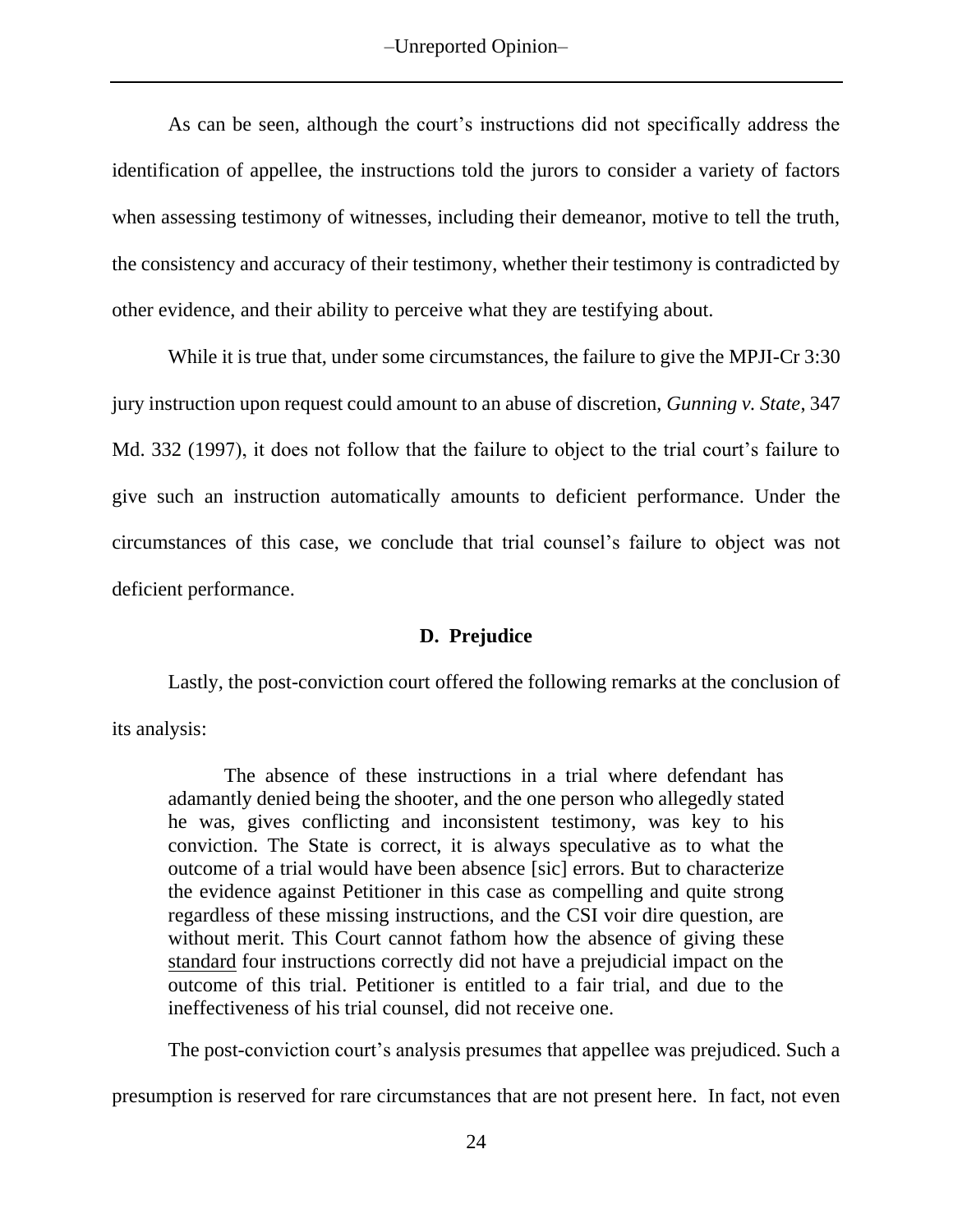a structural error, which is presumptively prejudicial on direct appeal, is necessarily presumptively prejudicial on a claim of ineffective assistance of counsel. *Weaver v. Massachusetts*, 137 S. Ct. 1899 (2017). In *Weaver*, the Supreme Court had the opportunity to determine that all structural errors are presumptively prejudicial, but chose not to do so. *Id.* at 1911. In any event, none of the purported errors in this case constitute structural errors.

Although Jerrone recanted his identification to the police of appellee as the shooter at trial, the evidence of guilt was substantial. The State admitted into evidence Jerrone's prior written statement wherein he described appellee and said that he was in the pizzeria before the shooting, and that he saw the shooter with a sawed-off shotgun. The State's case also included evidence that Jerrone had identified appellee in a photographic array, which he explained with the comment that he only picked appellee's photograph because appellee was the only person in the array that he did not know. Two other witnesses, who were both familiar with appellee and knew him as "Dip," testified that appellee was in the pizzeria just prior to the shooting. One of them testified that "Dip" followed the victim outside. The other said that he heard an argument before the shooting.

Police officers testified that four days after the shooting, appellant ran when they approached him. One of them saw him with a firearm. After appellee was apprehended, the police found a sawed-off shotgun along appellee's path. That shotgun was of the same gauge, had the same size shot, and had the same wadding as the shotgun shell remnants removed from the victim's head during the autopsy.

The State presented evidence that appellee made a seriously incriminating